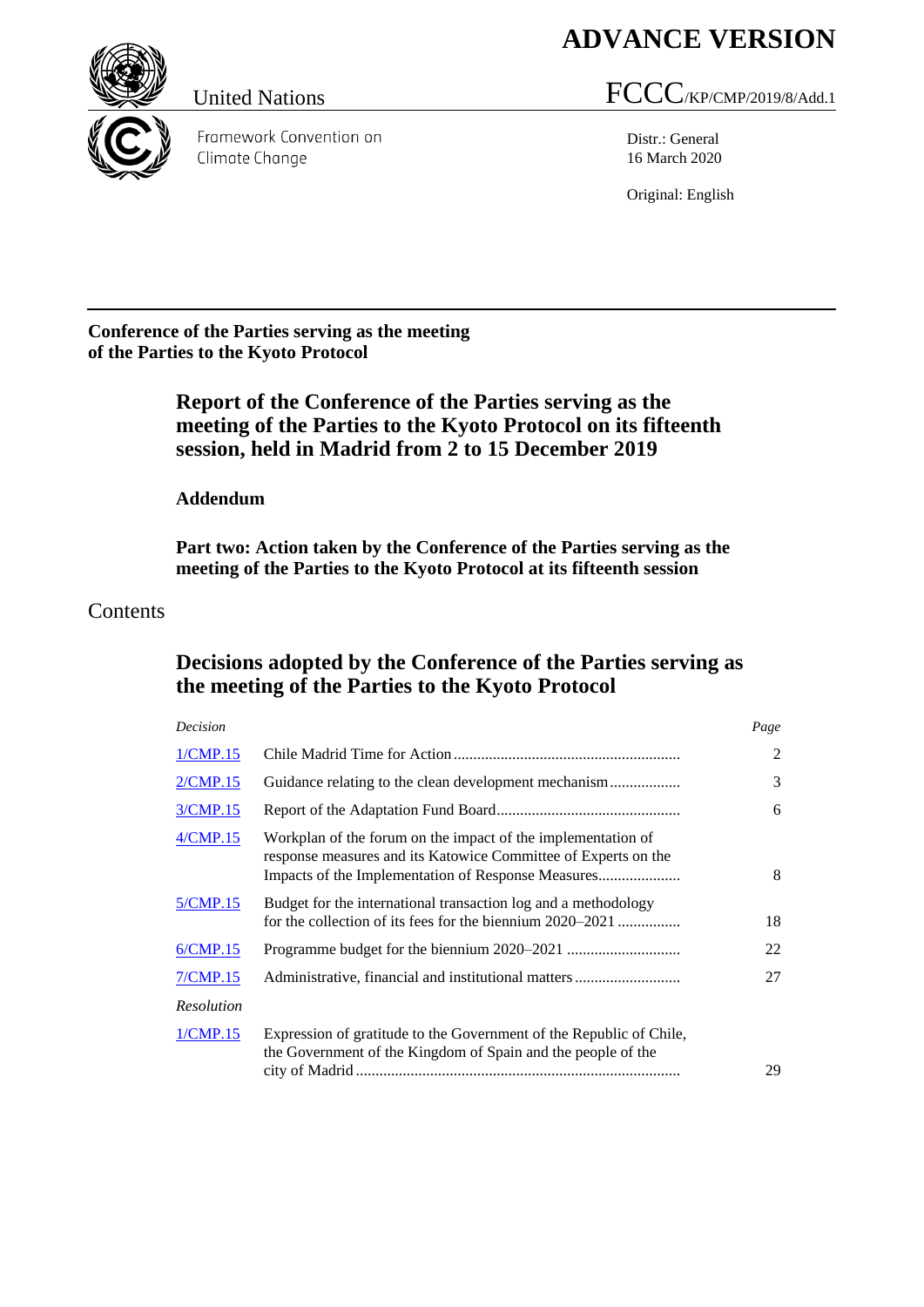# <span id="page-1-0"></span>**Decision 1/CMP.15**

# **Chile Madrid Time for Action**

*The Conference of the Parties serving as the meeting of the Parties to the Kyoto Protocol*,

*Recalling* decision 1/CMP.8,

1. *Welcomes* decision 1/CP.25;

2. *Stresses* the urgency of delivering on the pre-2020 commitments under the Kyoto Protocol;

3. *Congratulates* Parties that have accepted the Doha Amendment to the Kyoto Protocol;

4. *Underscores* the urgent need for the entry into force of the Doha Amendment and *strongly urges* Parties to the Kyoto Protocol that have yet to ratify the Doha Amendment to deposit an instrument of acceptance with the Depositary as soon as possible.

> *8 th plenary meeting 15 December 2019*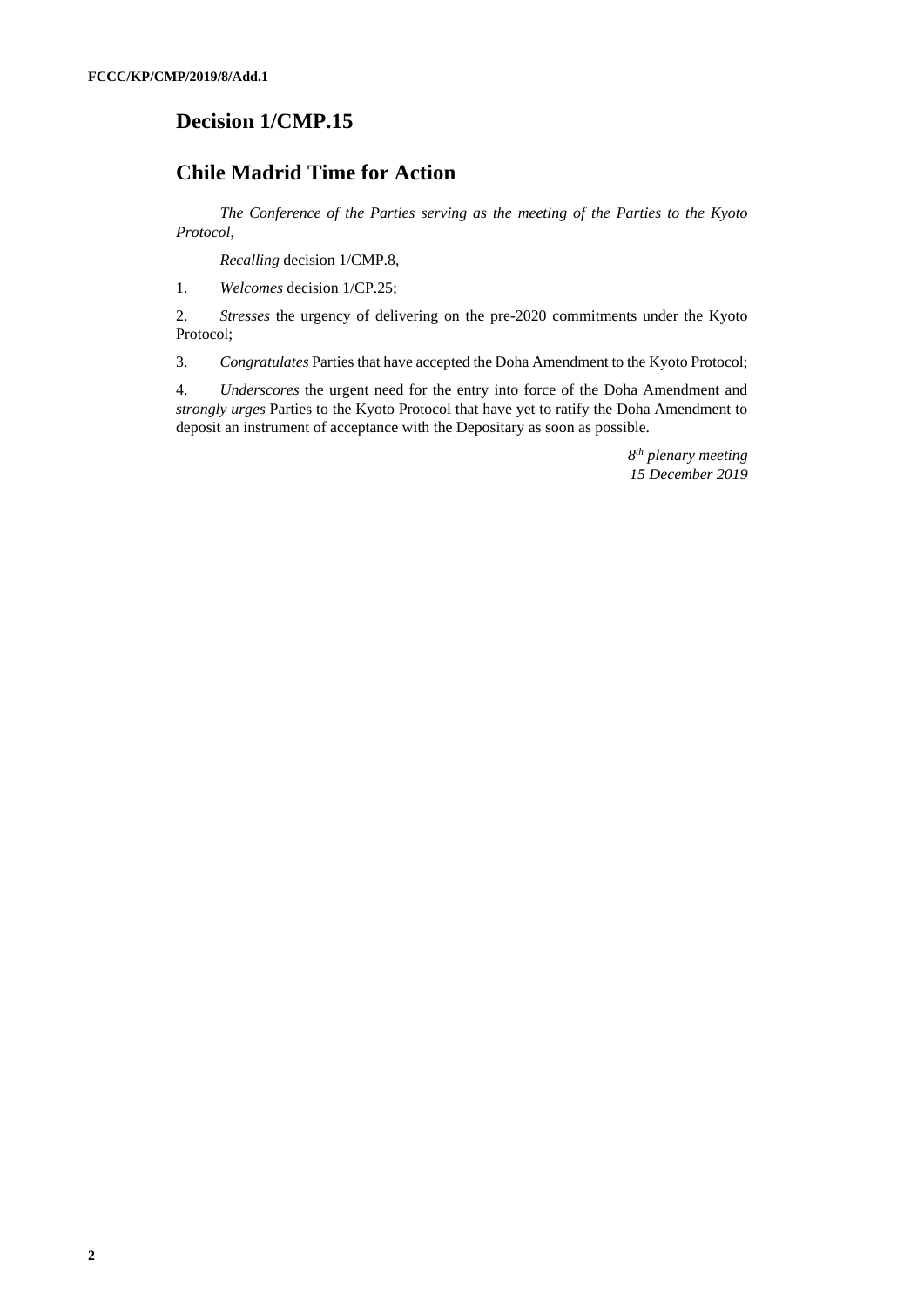# <span id="page-2-1"></span><span id="page-2-0"></span>**Decision 2/CMP.15**

#### **Guidance relating to the clean development mechanism**

*The Conference of the Parties serving as the meeting of the Parties to the Kyoto Protocol*,

*Recalling* Articles 3 and 12 of the Kyoto Protocol,

*Also* recalling decision 3/CMP.1 and subsequent guidance provided by the Conference of the Parties serving as the meeting of the Parties to the Kyoto Protocol relating to the clean development mechanism,

*Acknowledging* the contribution to global efforts to address climate change of the clean development mechanism, which as at 30 November 2019 was responsible for over 7,800 project activities being registered, 325 programmes of activities being registered and over 2.02 billion certified emission reductions being issued, of which over 183 million had been voluntarily cancelled either in national registries or in the clean development mechanism registry,

*Also acknowledging* that the Executive Board of the clean development mechanism requested the Conference of the Parties serving as the meeting of the Parties to the Kyoto Protocol to provide guidance on the functioning of the clean development mechanism beyond the end of the second commitment period of the Kyoto Protocol,

*Noting* that the Executive Board of the clean development mechanism has estimated that the Trust Fund for the Clean Development Mechanism would have a forecasted healthy balance of USD 11–54 million at the end of 2023, in addition to USD 45 million held in reserve,

# **I. General**

1. *Welcomes* the report for 2018–2019 of the Executive Board of the clean development mechanism;<sup>1</sup>

2. *Appreciates* the work undertaken over the past year by the Executive Board, its panels and the secretariat in overseeing the implementation of the mechanism and maintaining stakeholder engagement in its operations;

3. *Notes* that the implementation of the clean development mechanism has resulted in the issuance of over 2.02 billion certified emission reductions to date;

4. *Designates* as operational entities those entities that have been accredited and provisionally designated as such by the Executive Board to carry out sectoral scope-specific validation and/or verification functions as set out in the annex;

### **II. Baseline and monitoring methodologies**

5. *Notes* that the baseline and monitoring methodologies and methodological tools under the clean development mechanism are being utilized by Parties and stakeholders for other measurement, reporting and verification purposes, including in relation to results-based finance;

6. *Expresses its appreciation* for the work of the Executive Board in simplifying and streamlining the methodologies for and guidance on demonstrating additionality, and communicating the sustainable development co-benefits of clean development mechanism project activities and programmes of activities;

<sup>1</sup> FCCC/KP/CMP/2019/3.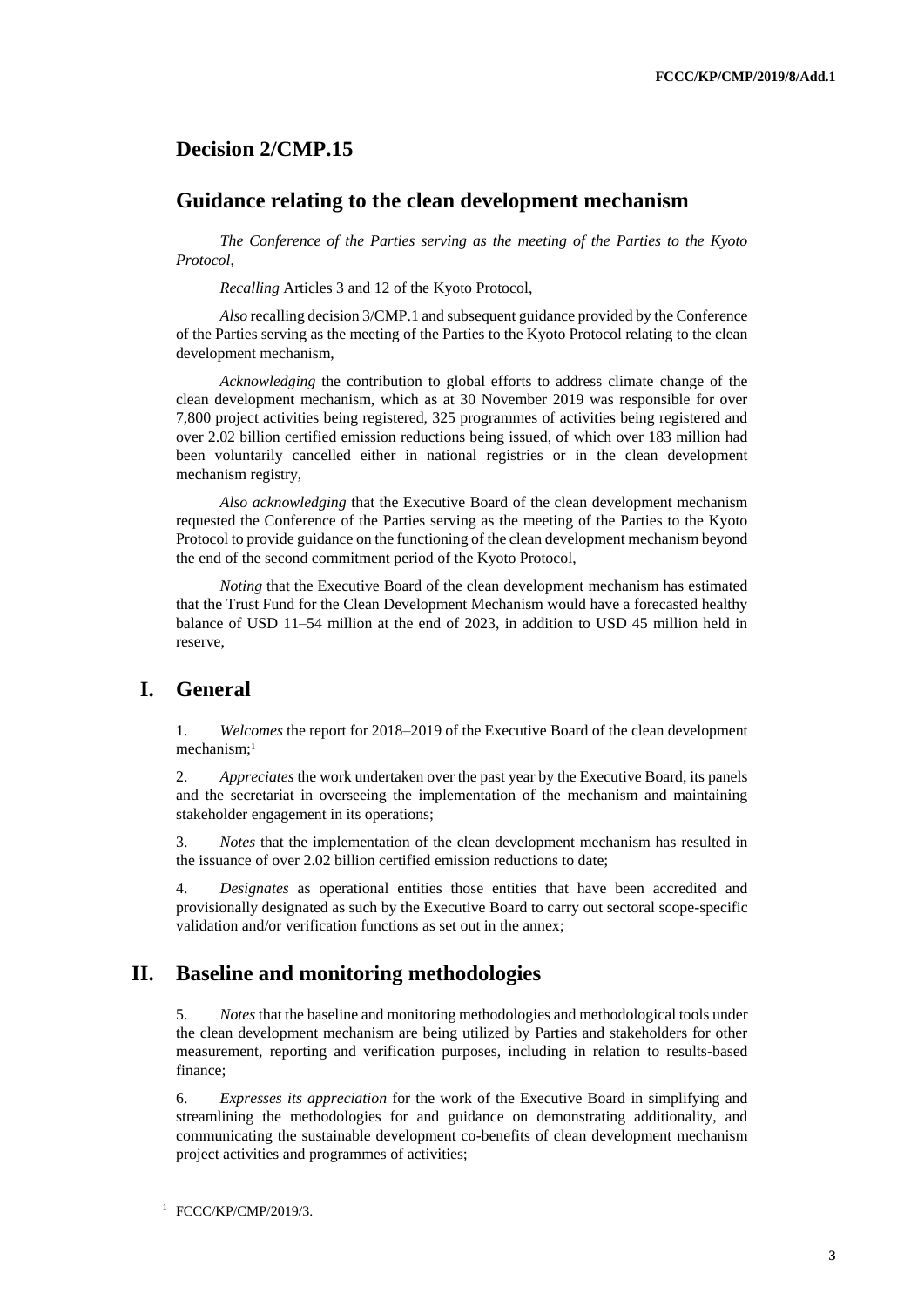7. *Acknowledges* the work of the Executive Board in reviewing methodological approaches for calculating emission reductions achieved by project activities that result in reduced use of non-renewable biomass in households;

8. *Encourages* the Executive Board to continue to review the methodological approaches referred to in paragrap[h 7 above,](#page-2-1) in particular with respect to the default baseline assumptions applied;

# **III. Regional and subregional distribution**

9. *Acknowledges* that certain Parties and regions have faced challenges in effectively participating in the clean development mechanism;

10. *Appreciates* the work undertaken by the secretariat, through its regional collaboration centres and other partnership activities, to build capacity for enhanced participation in the clean development mechanism;

# **IV. Management of financial resources**

11. *Takes note* of the report on the present financial situation of the clean development mechanism and the foreseen budgets for activities up until the end of 2023.<sup>2</sup>

<sup>2</sup> FCCC/KP/CMP/2019/3, annex I.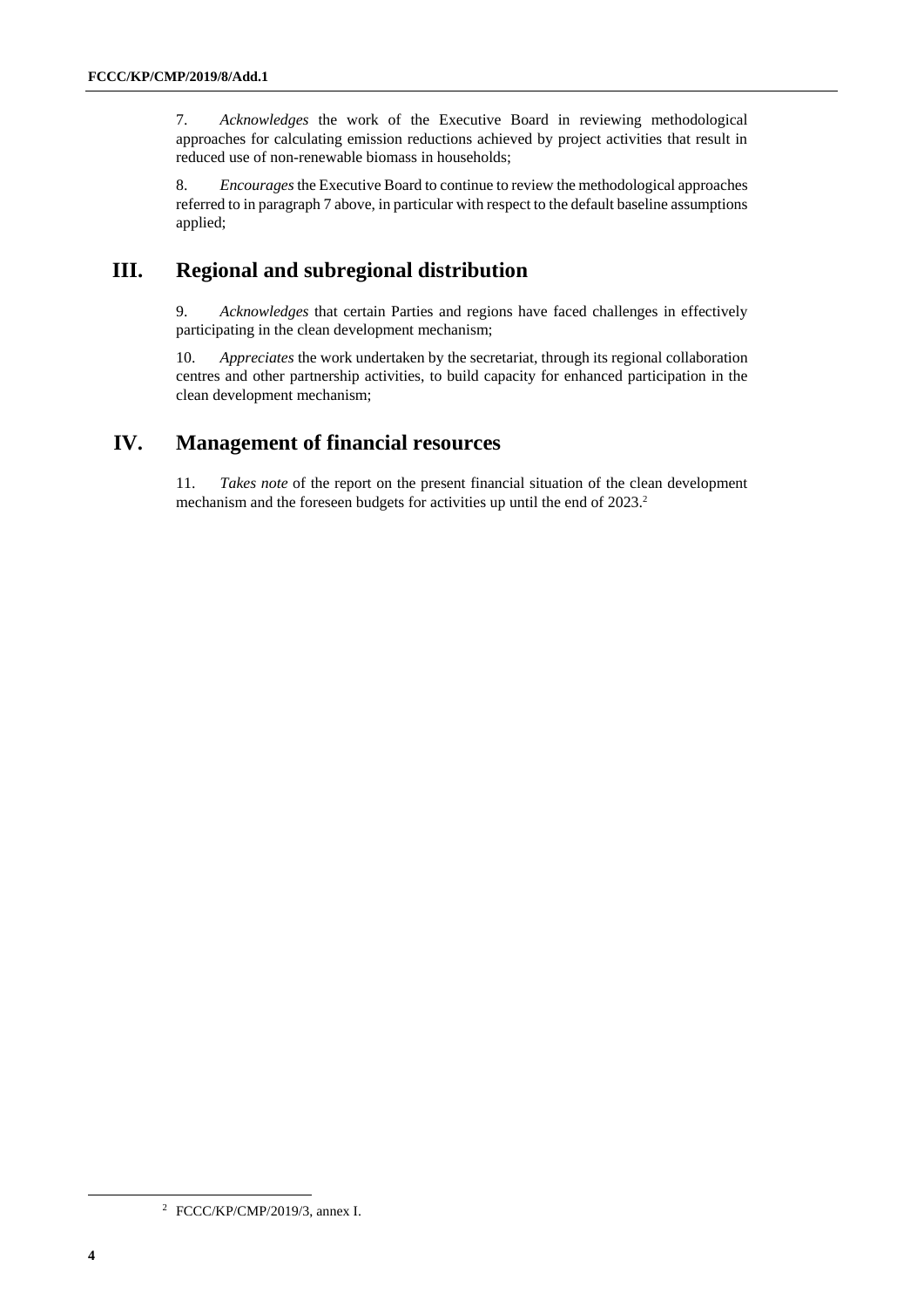#### **Annex**

# **Designation by the Conference of the Parties serving as the meeting of the Parties to the Kyoto Protocol at its fifteenth session of the operational entities that were accredited by the Executive Board of the clean development mechanism during its reporting period (1 September 2018 to 12 September 2019)**

[English only]

| Name of entity                                                             | Sectoral scopes (validation and<br>verification) |
|----------------------------------------------------------------------------|--------------------------------------------------|
| AENOR INTERNACIONAL, S.A.U. (AENOR)                                        | $1 - 15$                                         |
| Carbon Check (India) Private Ltd. (Carbon Check)                           | $1, 3-5, 9, 10, 13, 14$                          |
| Deloitte Tohmatsu Sustainability, Co., Ltd. (DTSUS)                        | $1-3, 5, 10, 12, 13, 15$                         |
| Earthood Services Private Limited (Earthood)                               | $1, 3-7, 9, 10, 13-15$                           |
| 4K Earth Science Private Limited (4KES)                                    | $1-3, 5, 6, 12-15$                               |
| Colombian Institute for Technical Standards and Certification<br>(ICONTEC) | $1-3, 7, 13, 14$                                 |

*Note*: Accreditation granted for five years.

*7 th plenary meeting 12 December 2019*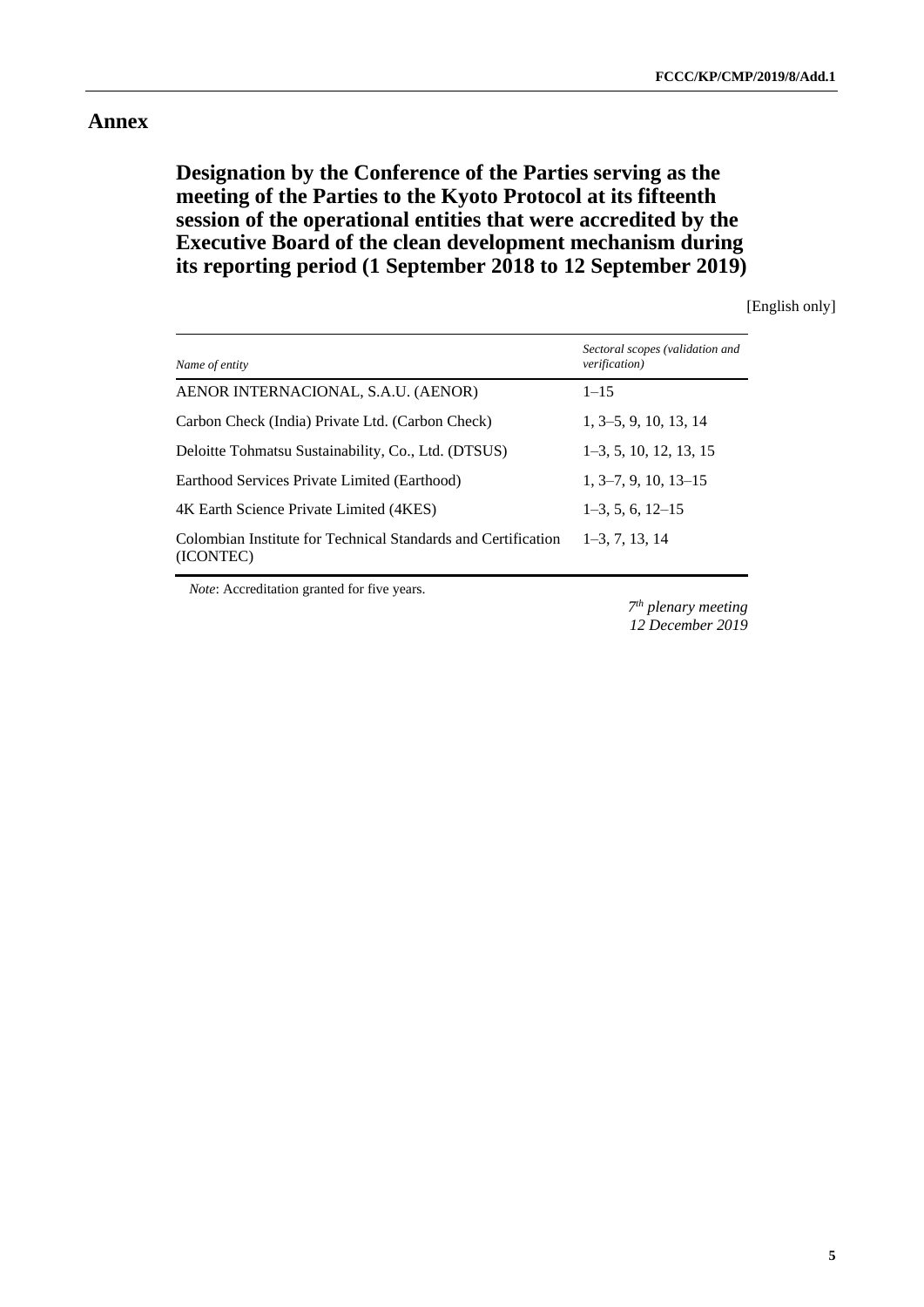### <span id="page-5-0"></span>**Decision 3/CMP.15**

#### **Report of the Adaptation Fund Board**

*The Conference of the Parties serving as the meeting of the Parties to the Kyoto Protocol*,

*Recalling* decisions 1/CMP.3, 1/CMP.4, 2/CMP.10, 1/CMP.11, 2/CMP.12, 1/CMP.13 and 1/CMP.14,

*Also recalling* decision 13/CMA.1,

1. *Takes note* of the annual report of the Adaptation Fund Board and the information contained therein:<sup>1</sup>

2. *Notes* the following information, actions and decisions relating to the Adaptation Fund Board presented in the report referred to in paragraph 1 above:

(a) The accreditation of 31 national implementing entities for accessing resources from the Adaptation Fund directly as at 11 October 2019;

(b) Cumulative project and programme approvals reaching USD 720.0 million as at 11 October 2019;

(c) Funds available for new funding approvals amounting to USD 112.5 million as at 11 October 2019;

(d) The value of projects and programmes in the active pipeline estimated at over USD 248.8 million as at 30 September 2019;

(e) The approval of funding decisions for readiness grants amounting to USD 167,110, consisting of USD 99,910 in South–South cooperation grants and a USD 67,200 technical assistance grant for the environmental and social safeguards policy and the gender policy;

(f) The cumulative receipts of USD 887.1 million into the Adaptation Fund Trust Fund, as at 30 June 2019, comprising USD 201.4 million from the monetization of certified emission reductions, USD 657.9 million from additional contributions and USD 27.8 million from investment income earned on the Trust Fund balance;

Activities implemented under the first medium-term strategy for the Fund for 2018–2022, including the launch of new grant funding windows for innovation, learning and project scale-up; a country exchange in Chile hosted by its national implementing entity, the Chilean Agency of International Cooperation for Development; and the facilitation of the first independent meeting of the Community of Practice for Direct Access Entities in partnership with the Green Climate Fund, the Africa Climate Change Fund of the African Development Bank and the South African National Biodiversity Institute;

(h) The approval, during fiscal year 2019 (1 July 2018 to 30 June 2019), of six single-country project or programme proposals submitted by implementing entities, totalling USD 30.9 million, including three proposals submitted by national implementing entities amounting to USD 13.9 million, one proposal submitted by a regional implementing entity to the amount of USD 2.5 million, and two proposals submitted by multilateral implementing entities to the amount of USD 14.5 million;

(i) The approval, during fiscal year 2020 (1 July 2019 to 30 June 2020), of 11 single-country project/programme proposals submitted by implementing entities, totalling USD 85.2 million, including one proposal submitted by a national implementing entity to the amount of USD 0.8 million, one proposal submitted by a regional implementing entity to the amount of USD 9.9 million, and nine proposals submitted by multilateral implementing entities to the amount of USD 74.5 million, and of two innovation small grants submitted by

<sup>&</sup>lt;sup>1</sup> FCCC/KP/CMP/2019/4-FCCC/PA/CMA/2019/2 and Add.1.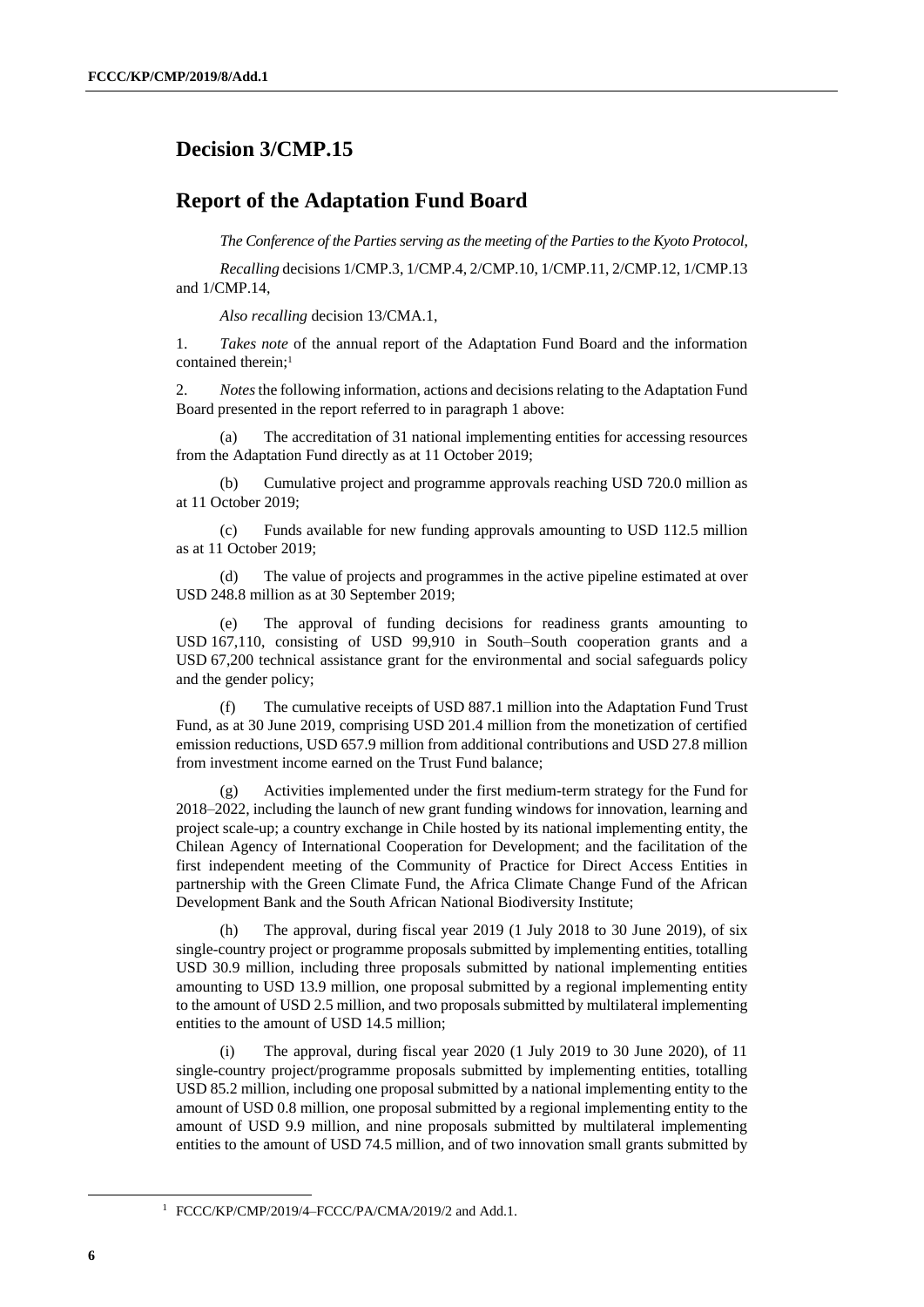national implementing entities to the amount of USD 0.5 million and one project scale-up grant to the amount of USD 0.1 million;

(j) The approval, during fiscal year 2019 (1 July 2018 to 30 June 2019), of five regional (multi-country) projects with funding totalling USD 55.8 million;

(k) The approval, during fiscal year 2020 (1 July 2019 to 30 June 2020), of five regional (multi-country) projects, with total funding of USD 60.0 million, and of two global innovation aggregator programmes implemented by multilateral implementing entities to the amount of USD 10.0 million, as well as the decision to provide funding up to the amount of USD 60.0 million for regional project and programme proposals;

3. *Welcomes* the financial pledges and contributions to the Adaptation Fund made by the Governments of Germany, Ireland, Norway, Poland, Spain and Switzerland, the governments of the Brussels-Capital, Flanders and Walloon Regions of Belgium, and the provincial government of Quebec, equivalent to USD 75.4 million;

4. *Also welcomes* the first multi-annual financial pledge to the Adaptation Fund, made by the Government of Sweden, equivalent to USD 54.2 million, of which the first annual contribution is USD 13 million;

5. *Reiterates* the encouragement of the scaling up of financial resources, including the provision of voluntary support, that are additional to the share of proceeds levied on certified emission reductions in order to support the resource mobilization efforts of the Adaptation Fund Board with a view to strengthening the Adaptation Fund;<sup>2</sup>

6. *Adopts* the amended and restated terms and conditions of services to be provided by the World Bank as an interim trustee of the Adaptation Fund;<sup>3</sup>

7. *Also adopts* the amended and restated memorandum of understanding between the Conference of the Parties serving as the meeting of the Parties to the Kyoto Protocol and the Council of the Global Environment Facility regarding secretariat services to the Adaptation Fund Board.<sup>4</sup>

> *8 th plenary meeting 15 December 2019*

<sup>2</sup> Decisions 1/CMP.13, para. 7, and 2/CMP.14, para. 7.

<sup>3</sup> Annex I to the addendum to the 2019 report of the Adaptation Fund Board (FCCC/KP/CMP/2019/4/Add.1–FCCC/PA/CMA/2019/2/Add.1, annex).

<sup>4</sup> Annex III to the addendum to the 2019 report of the Adaptation Fund Board (FCCC/KP/CMP/2019/4/Add.1–FCCC/PA/CMA/2019/2/Add.1, annex).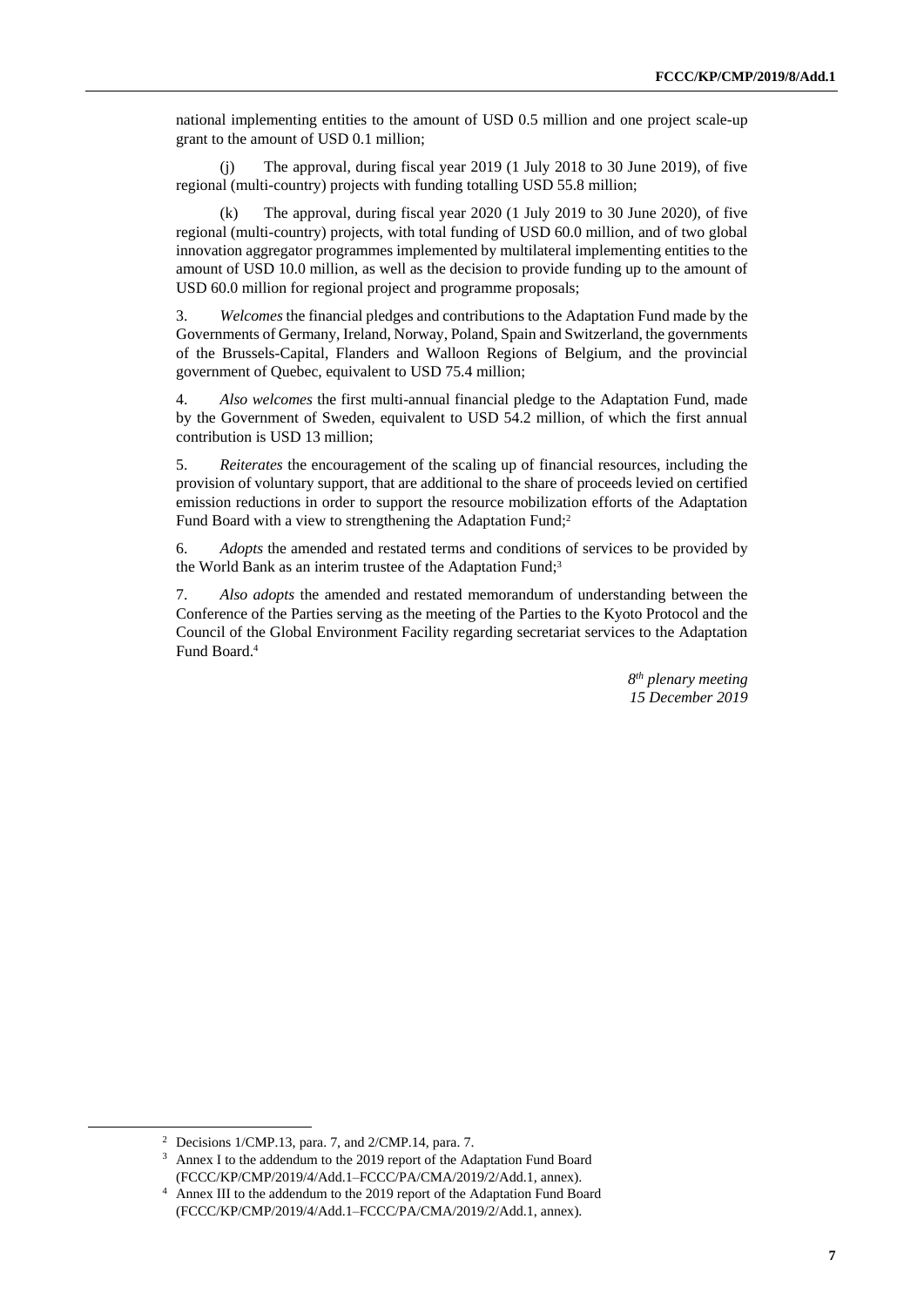### <span id="page-7-0"></span>**Decision 4/CMP.15**

# **Workplan of the forum on the impact of the implementation of response measures and its Katowice Committee of Experts on the Impacts of the Implementation of Response Measures**

*The Conference of the Parties, the Conference of the Parties serving as the meeting of the Parties to the Kyoto Protocol, and the Conference of the Parties serving as the meeting of the Parties to the Paris Agreement*,

*Recalling* decisions 7/CP.24, 3/CMP.14 and 7/CMA.1,

1. *Welcome* the annual report of the Katowice Committee of Experts on the Impacts of the Implementation of Response Measures<sup>1</sup> and its progress in supporting the work of the forum on the impact of the implementation of response measures;

2. *Adopt* the rules of procedure of the Katowice Committee on Impacts as contained in annex I;

3. *Adopt* the workplan of the forum on the impact of the implementation of response measures and its Katowice Committee on Impacts as contained in annex II;

4. *Decide* that the forum on the impact of the implementation of response measures, in the context of the implementation of the workplan, may consider, as needed, additional modalities for the workplan activities, consistent with the modalities identified in decision 7/CMA.1, and recommend such additional modalities for the workplan for consideration and adoption by the subsidiary bodies;

5. *Recall* paragraph 12 of decision 7/CMA.1, which provides that the forum on the impact of the implementation of response measures shall provide recommendations for consideration by the subsidiary bodies with a view to the subsidiary bodies recommending actions to the Conference of the Parties, the Conference of the Parties serving as the meeting of the Parties to the Kyoto Protocol and the Conference of the Parties serving as the meeting of the Parties to the Paris Agreement for consideration and adoption;

6. *Request* the forum on the impact of the implementation of response measures to continue considering the first annual report of the Katowice Committee on Impacts, including the recommendations and considerations contained therein, at the fifty-sixth sessions of the subsidiary bodies (June 2022) with a view to providing recommendations for consideration and adoption by the Conference of the Parties, the Conference of the Parties serving as the meeting of the Parties to the Kyoto Protocol and the Conference of the Parties serving as the meeting of the Parties to the Paris Agreement at their next sessions;

7. *Also request* the secretariat to support the implementation of the workplan of the forum on the impact of the implementation of response measures and its Katowice Committee on Impacts referred to in paragraph 3 above;

8. *Take note* of the estimated budgetary implications of the activities to be undertaken by the secretariat referred to in paragraph 3 above;

9. *Request* that the actions of the secretariat called for in this decision be undertaken subject to the availability of financial resources.

<sup>1</sup> Available a[t https://unfccc.int/documents/202723.](https://unfccc.int/documents/202723)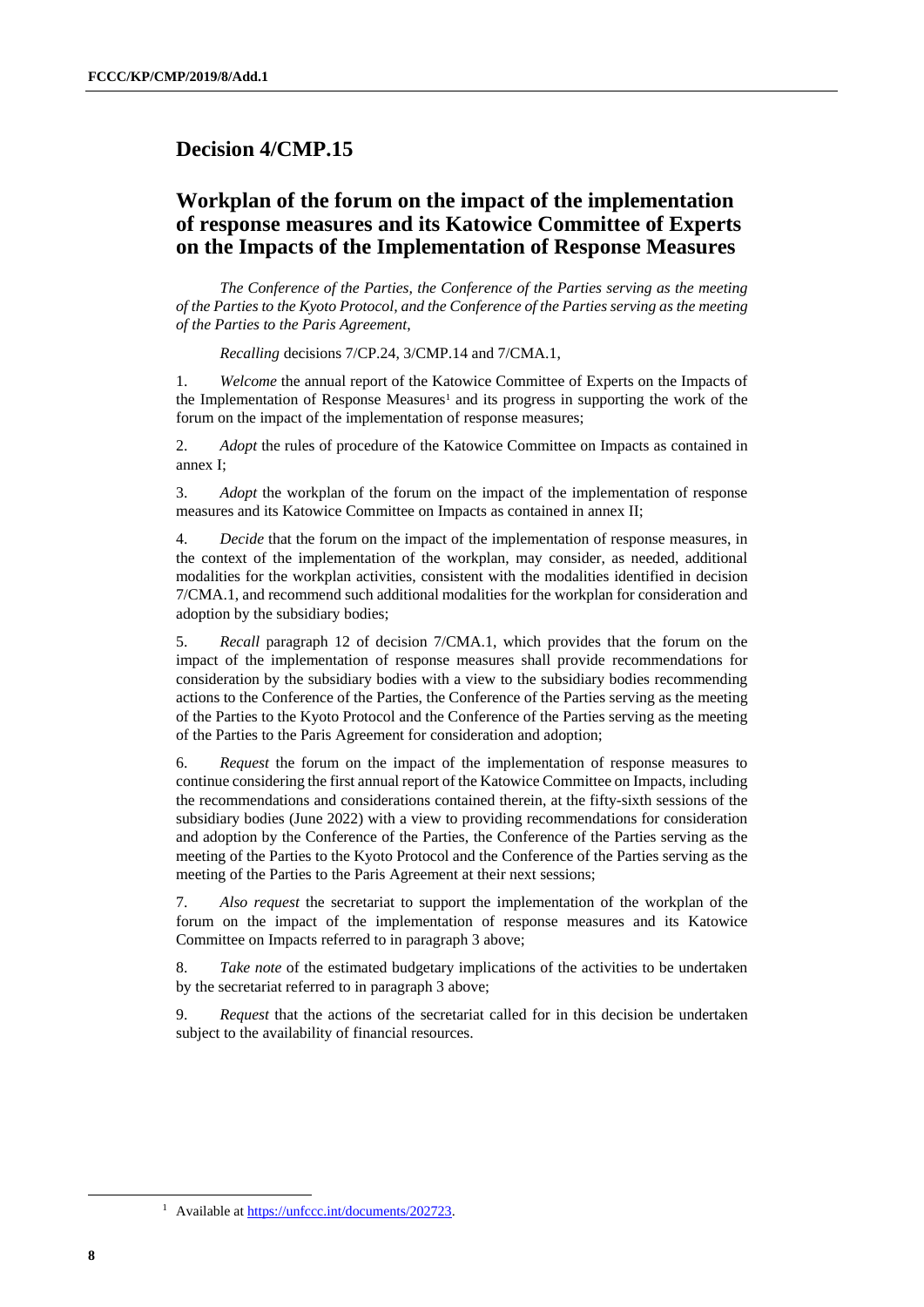#### **Annex I**

# **Rules of procedure of the Katowice Committee of Experts on the Impacts of the Implementation of Response Measures**

#### **I. Scope**

1. These rules of procedure shall apply to the Katowice Committee of Experts on the Impacts of the Implementation of Response Measures (KCI) in accordance with decision 7/CMA.1 and its annex.

#### **II. Mandate**

2. The Conference of the Parties serving as the meeting of the Parties to the Paris Agreement (CMA), by decision 7/CMA.1, decided to establish the KCI to support the work of the forum on the impact of the implementation of response measures in implementing its work programme and operating in accordance with the terms of reference contained in the annex to that decision.

3. The forum and the KCI may use the following modalities, as appropriate and as decided on a case-by-case basis, to carry out the work programme of the forum:

(a) Building awareness and enhancing information-sharing through the exchange and sharing of experience and best practices;

- (b) Preparing technical papers, case studies, specific examples and guidelines;
- (c) Receiving inputs from experts, practitioners and relevant organizations;
- (d) Organizing workshops.

#### **III. Members**

 $\overline{a}$ 

4. The CMA, by decision 7/CMA.1, decided that the KCI shall be composed of 14 members, of which:

- (a) Two members from each of the five United Nations regional groups;
- (b) One member from the least developed countries;
- (c) One member from the small island developing States;
- (d) Two members from relevant intergovernmental organizations.<sup>1</sup>

5. By the same decision, the CMA also decided that members shall be nominated by their respective groups. Groups are encouraged to nominate members taking into account the goal of achieving gender balance. The Chairs of the Subsidiary Body for Scientific and Technological Advice (SBSTA) and the Subsidiary Body for Implementation (SBI) shall be notified of these appointments.<sup>2</sup>

6. The CMA also decided that members shall serve in their expert capacity and should have relevant qualifications and expertise in the technical and socioeconomic fields related to the areas of the work programme of the forum.<sup>3</sup>

7. Further, the CMA decided that members shall serve a term of two years and be eligible to serve a maximum of two consecutive terms in office.<sup>4</sup>

<sup>&</sup>lt;sup>1</sup> Decision  $7/CMA.1$ , annex, para.  $4(b)$ .

<sup>&</sup>lt;sup>2</sup> Decision  $7/CMA.1$ , annex, para.  $4(d)$ .

<sup>3</sup> Decision 7/CMA.1, annex, para. 4(c).

<sup>4</sup> Decision 7/CMA.1, annex, para. 4(e).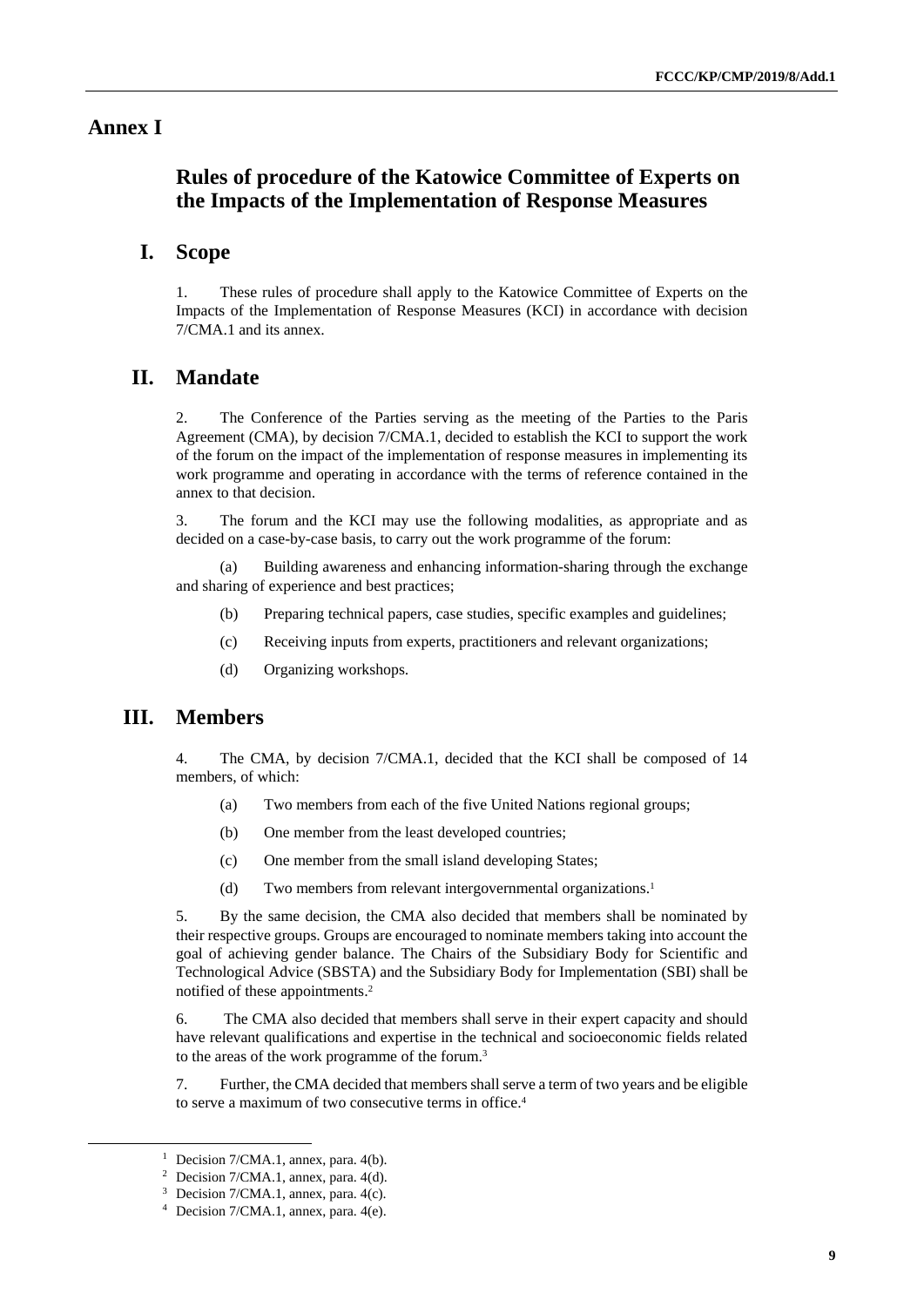8. The term of office of a member shall commence at the first meeting of the KCI in the calendar year of their appointment and end immediately before the first meeting of the KCI in the calendar year after their second calendar year in office.

9. If a member of the KCI resigns or is otherwise unable to complete the assigned term of office or to perform the functions of that office, the KCI shall request the group that nominated the member to nominate another member for the remainder of the unexpired term, in which case the appointment shall count as one term. In such a case, the KCI shall notify the Chairs of the SBSTA and the SBI.

10. If a member is unable to participate in two consecutive meetings of the KCI or unable to perform the functions and tasks set by the KCI, the Co-Chairs of the KCI will bring this matter to the attention of the KCI and seek clarification from the group that nominated that member on the status of their membership.

### **IV. Co-Chairs**

11. The CMA decided that the KCI shall elect, on a consensus basis, two members from among its members to serve as Co-Chairs for a term of two years each, taking into account the need to ensure equitable geographical representation.<sup>5</sup>

12. The CMA also decided that if one of the Co-Chairs is temporarily unable to fulfil the obligations of the office, another member designated by the KCI shall serve as Co-Chair.<sup>6</sup>

13. If one of the Co-Chairs is unable to complete the term of office, the KCI shall elect a replacement from among its members of the relevant group of the incumbent Co-Chair, if available, to complete that term of office.

14. The Co-Chairs shall collaborate in chairing meetings of the KCI and in facilitating the work of the KCI throughout the year, in accordance with the workplan of the forum and its KCI, to ensure coherence between meetings.

15. Following the completion of the Co-Chairs' two-year term of office, the KCI shall nominate two members as Co-Chairs to serve the next two-year term of office.

16. The Co-Chairs shall declare the opening and closing of meetings of the KCI, ensure the observance of these rules of procedure and rule on points of order.

17. The Co-Chairs shall call upon speakers at meetings of the KCI in the order in which they signify their desire to speak. The secretariat shall maintain a list of speakers. The Co-Chairs may call a speaker to order if their remarks are not relevant to the subject under discussion.

18. The KCI may further define additional roles and responsibilities for the Co-Chairs.

19. In exercising their functions, the Co-Chairs shall remain under the authority of the KCI.

### **V. Secretariat**

20. The secretariat shall support and facilitate the work of the KCI, by:

(a) Making the necessary arrangements for the meetings of the KCI, including announcing meetings, issuing invitations, making the necessary travel arrangements for members eligible for funding for their participation in meetings and making available relevant documents for meetings;

(b) Maintaining meeting records and arranging for the storage and preservation of documents of meetings of the KCI;

<sup>5</sup> Decision 7/CMA.1, annex, para. 4(f).

 $6$  Decision 7/CMA.1, annex, para. 4(g).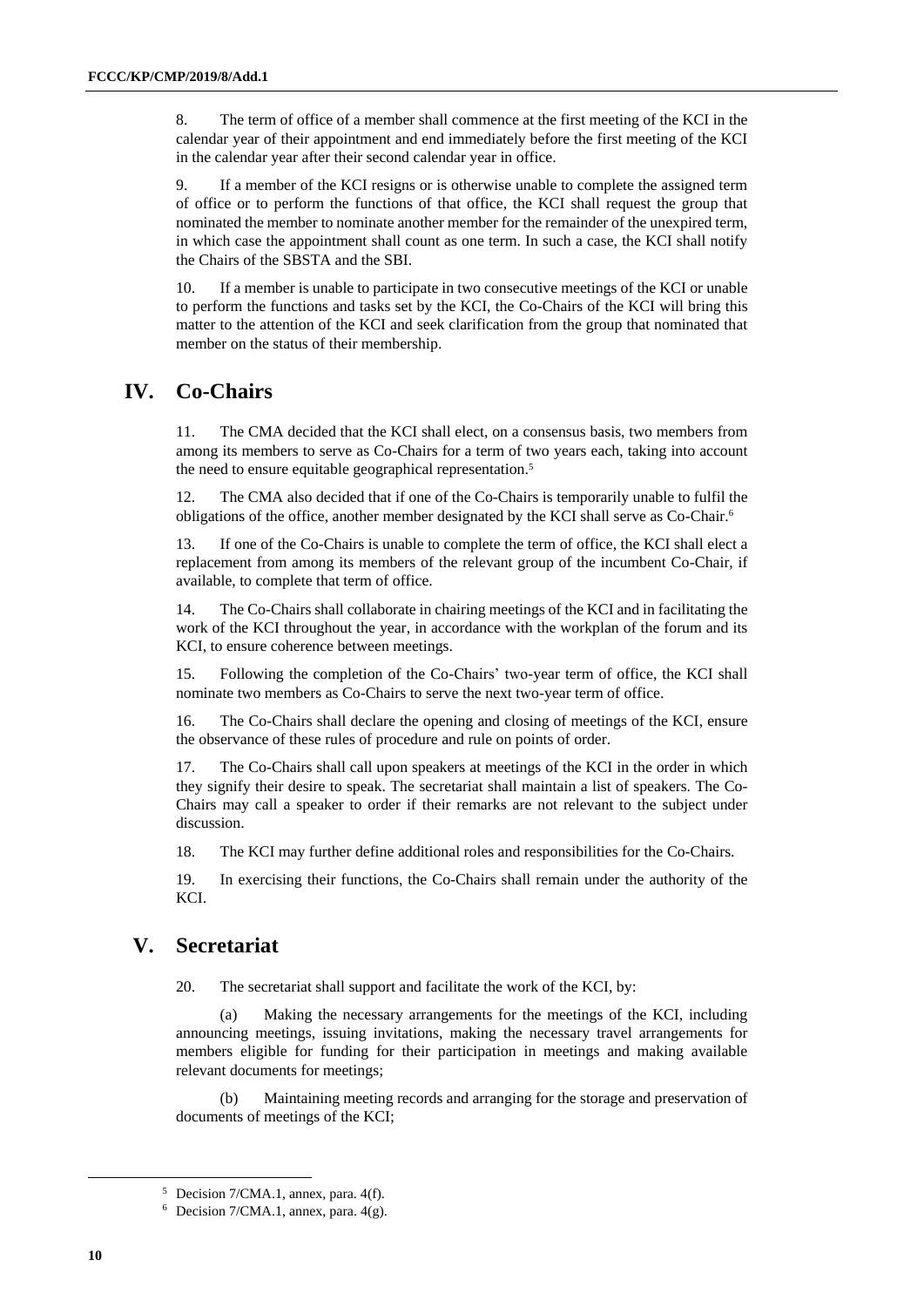(c) Making documents of meetings of the KCI available to the public, unless otherwise decided by the KCI.

21. The secretariat shall assist the KCI in tracking its actions, in accordance with the workplan of the forum and its KCI, in its annual report.

22. In addition, the secretariat shall perform any other functions assigned by the KCI, in accordance with the workplan of the forum and its KCI.

### **VI. Meetings**

23. The KCI shall meet twice per year, for two days per meeting, in conjunction with the sessions of the subsidiary bodies.

24. At least nine members of the KCI must be present to constitute a quorum.

25. Members are requested to confirm their attendance at meetings of the KCI as early as possible, and at least four weeks prior to a meeting for members eligible for funding for their participation, to enable sufficient time for the secretariat to make the necessary travel arrangements.

26. Should technical and financial resources permit, open meetings of the KCI shall be webcast through the UNFCCC website.

27. At each of its meetings, the KCI shall propose the dates of its next meeting. The Co-Chairs will agree the dates of the next meeting in consultation with the secretariat.

# **VII. Agenda and documentation for meetings**

28. The Co-Chairs, assisted by the secretariat, shall prepare the provisional agenda and provisional annotated agenda for each meeting of the KCI in accordance with the workplan of the forum and its KCI. The Co-Chairs will prepare a report on the meeting, to be agreed by members, and this will be made available on the UNFCCC website. The Co-Chairs will report back to the forum on the meeting of the KCI.

29. The provisional agenda and provisional annotated agenda for each meeting shall be transmitted to the members of the KCI at least four weeks in advance of the meeting.

30. Members may propose additions or changes to the provisional agenda and provisional annotated agenda, in writing, to the secretariat within one week of receiving the documents, and these additions or changes shall be considered for a revised provisional agenda and provisional annotated agenda by the secretariat in agreement with the Co-Chairs.

31. The secretariat shall transmit the provisional agenda and provisional annotated agenda and any supporting documentation to the members at least two weeks prior to a meeting. Documents may be transmitted after that date with the approval of the Co-Chairs.

32. Documents for a meeting shall be published on the UNFCCC website at least two weeks prior to that meeting, to the extent possible.

33. The KCI shall, at the beginning of each meeting, adopt the agenda for that meeting.

34. The CMA decided that members of the KCI shall prepare an annual report for consideration by the forum with a view to making recommendations for consideration by the SBSTA and the SBI, which, in turn, are to recommend actions to the Conference of the Parties (COP), the Conference of the Parties serving as the meeting of the Parties to the Kyoto Protocol (CMP) and the CMA for their consideration and adoption.<sup>7</sup>

35. This annual report shall be made available on the UNFCCC website before the relevant sessions of the COP, the CMP and the CMA.

<sup>&</sup>lt;sup>7</sup> Decision  $7/CMA.1$ , para. 12, and annex, para.  $4(i)$ .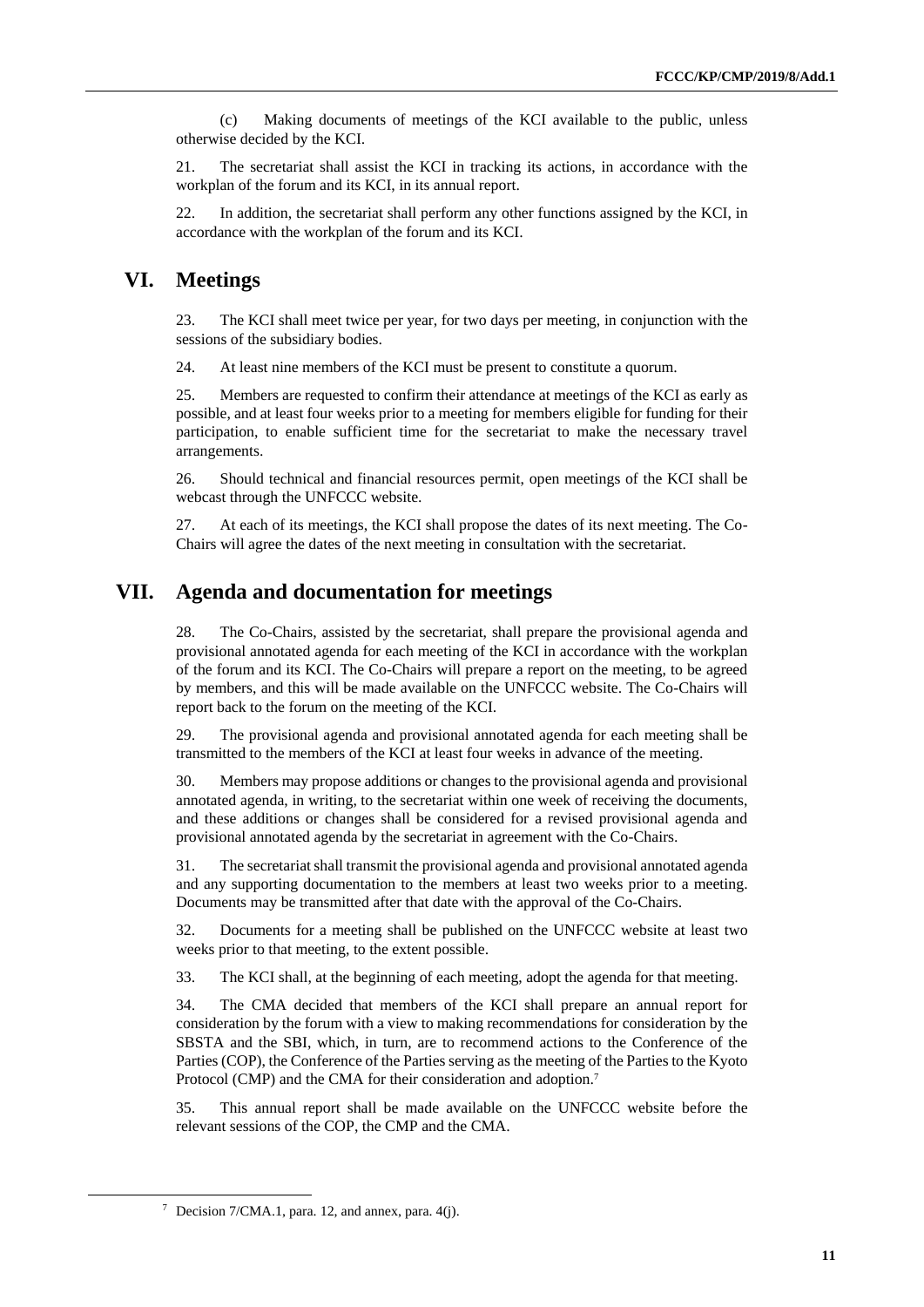#### **VIII. Decision-making**

36. The CMA decided that the KCI shall operate on the basis of consensus of its members.<sup>8</sup>

37. The KCI may use electronic means to facilitate its work, as appropriate and in accordance with the workplan of the forum and its KCI.

#### **IX. Working language**

38. The working language of the KCI shall be English.

#### **X. Participation of expert advisers in meetings**

39. The KCI, in performing its mandate, should draw upon outside expertise at its meetings.

40. The Co-Chairs may, in consultation with the KCI, invite representatives of international organizations, the private sector, academia and/or civil society to participate in a meeting of the KCI as expert advisers on specific issues under consideration at the meeting.

#### **XI. Participation of observers**

41. The CMA decided that meetings of the KCI shall be open to attendance as observers by all Parties and accredited observer organizations, unless otherwise decided by the KCI.<sup>9</sup>

42. The KCI may decide to close a meeting or part thereof to observers at any time.

43. The secretariat shall make the dates and venues of the meetings available to the public to enable participation by observers.

44. Observers may, with the agreement of the KCI, be invited to address the KCI on matters under consideration by the KCI. The Co-Chairs shall notify the KCI one week in advance of the meeting of any proposed interventions by observers.

45. The KCI may request interventions from observers throughout the meeting, as appropriate.

#### **XII. Use of electronic means of communication**

46. The KCI shall use electronic means of communication to facilitate intersessional work, as appropriate and in accordance with the workplan of the forum and its KCI. The secretariat shall ensure that a secure and dedicated web interface is established and maintained to facilitate the work of the KCI.

#### **XIII. Working groups**

47. The KCI may establish working groups among its members to support the forum in performing its functions. The working groups may receive inputs from experts, practitioners and relevant organizations in accordance with the workplan of the forum and its KCI and in line with paragraphs 39–40 above.

<sup>8</sup> Decision 7/CMA.1, annex, para. 4(i).

<sup>9</sup> Decision 7/CMA.1, annex, para. 4(h).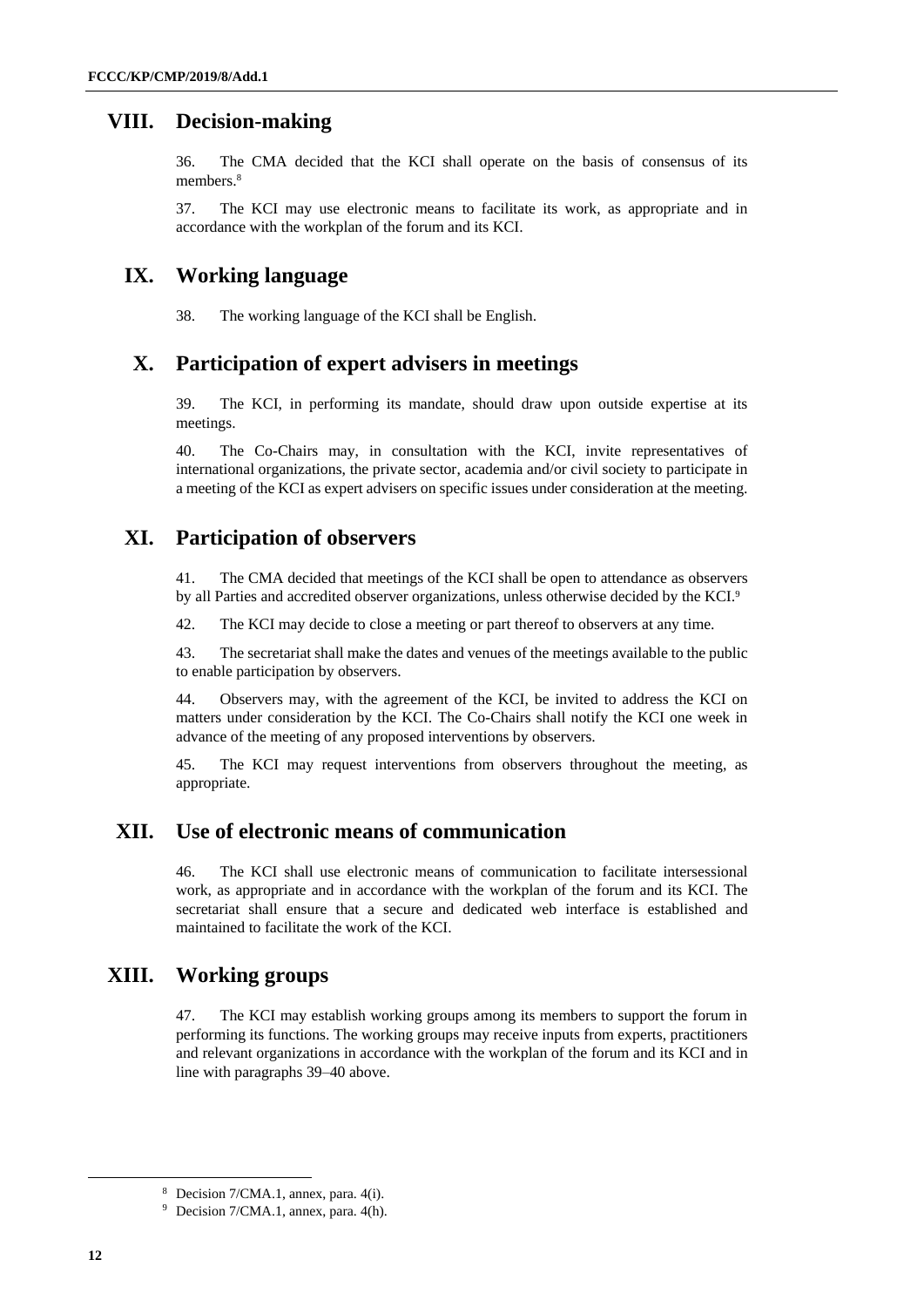#### **XIV. Workplan**

48. The KCI will support the work of the forum in line with the workplan of the forum and its KCI.

### **XV. Amendments to the rules of procedure**

49. The KCI may recommend amendments to these rules of procedure for consideration by the forum and approval by the subsidiary bodies.

50. Proposals and amendments to proposals for the rules of procedure may be introduced and submitted to the secretariat in writing by KCI members; such proposals and amendments shall be circulated for consideration by all members of the KCI.

51. No proposal for the rules of procedure shall be discussed or put forward for a decision at any meeting unless copies have been circulated to the KCI members no later than two weeks before the meeting.

# **XVI. Overriding authority of the Convention, the Kyoto Protocol and the Paris Agreement**

52. In the event of a conflict between any provision of these rules and any provision of the Convention, the Kyoto Protocol or the Paris Agreement, the provision of the Convention, the Kyoto Protocol or the Paris Agreement shall take precedence.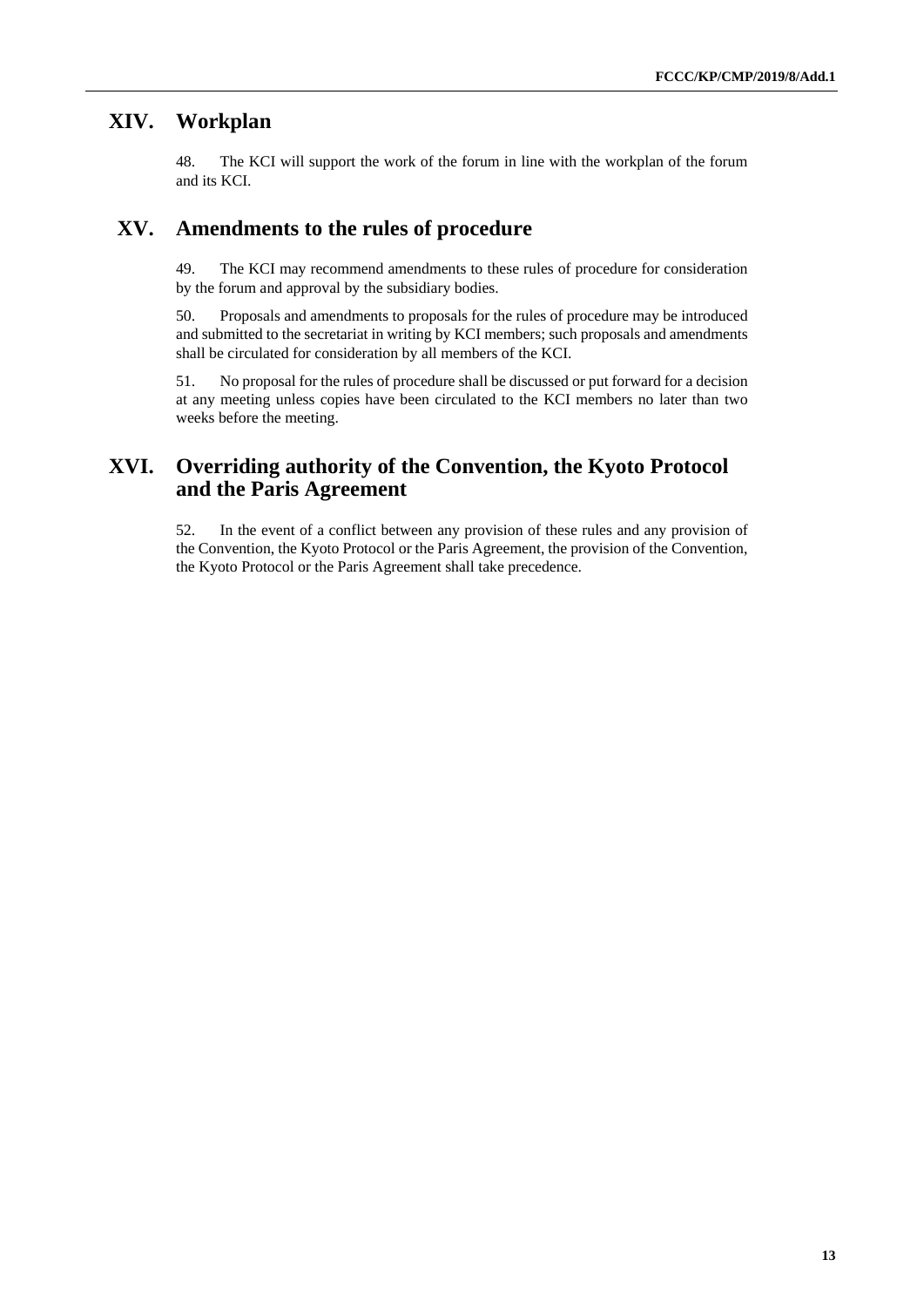# **Annex II**

# **Workplan of the forum on the impact of the implementation of response measures and its Katowice Committee of Experts on the Impacts of the Implementation of Response Measures<sup>1</sup>**

The Conference of the Parties, the Conference of the Parties serving as the meeting of the Parties to the Kyoto Protocol and the Conference of the Parties serving as the meeting of the Parties to the Paris Agreement recall:

(a) Decision 7/CMA.1, paragraph 12, in which it was decided that the forum on the impact of the implementation of response measures shall provide recommendations for consideration by the subsidiary bodies with a view to the subsidiary bodies recommending actions to the Conference of the Parties, the Conference of the Parties serving as the meeting of the Parties to the Kyoto Protocol and the Conference of the Parties serving as the meeting of the Parties to the Paris Agreement for consideration and adoption;

(b) Decision 7/CMA.1, annex, paragraph 4(j), in which it was decided that the members of the Katowice Committee of Experts on the Impacts of the Implementation of Response Measures (KCI) shall prepare an annual report for consideration by the forum with a view to making recommendations to the Conference of the Parties, the Conference of the Parties serving as the meeting of the Parties to the Kyoto Protocol and the Conference of the Parties serving as the meeting of the Parties to the Paris Agreement;

(c) Decision 7/CMA.1, annex, paragraph 5, in which it was decided that the forum and its KCI may use the following modalities, as appropriate and as decided on a case-bycase basis, in order to carry out the work programme of the forum:

(i) Building awareness and enhancing information-sharing through the exchange and sharing of experience and best practices;

- (ii) Preparing technical papers, case studies, concrete examples and guidelines;
- (iii) Receiving input from experts, practitioners and relevant organizations;
- (iv) Organizing workshops;

(d) Decision 7/CMA.1, paragraph 10, in which the subsidiary bodies were requested to conduct a midterm review of the workplan of the forum;

(e) Decision 7/CMA.1, paragraph 9, in which it was decided that the forum shall develop and recommend a six-year workplan in line with the forum's functions, work programme and modalities taking into account relevant policy issues of concern to Parties.

<sup>1</sup> See the table below.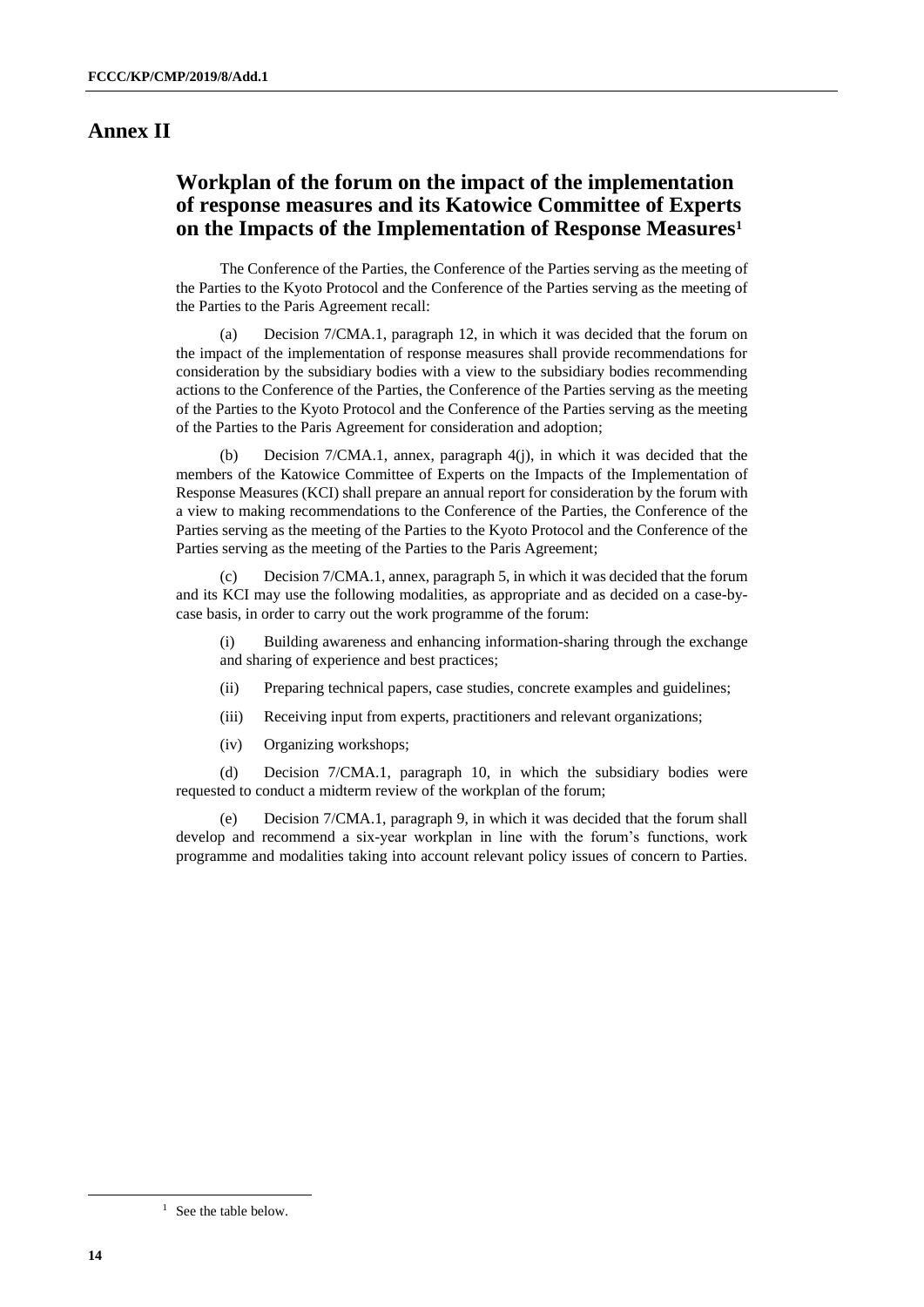**Workplan of the forum on the impact of the implementation of response measures and its Katowice Committee of Experts on the Impacts of the Implementation of Response Measures (for the fifty-second to sixty-third sessions of the subsidiary bodies)**

| Activity<br>number <sup>a</sup> | Activity                                                                                                                                                                                                                                                                                                                              | Estimated timeline for<br>implementation                                                                                | Responsible<br>actor                                                                                                         | Modalities/outputs                                                                                   |
|---------------------------------|---------------------------------------------------------------------------------------------------------------------------------------------------------------------------------------------------------------------------------------------------------------------------------------------------------------------------------------|-------------------------------------------------------------------------------------------------------------------------|------------------------------------------------------------------------------------------------------------------------------|------------------------------------------------------------------------------------------------------|
| a                               | Provide capacity-building to the Chairs and members of<br>UNFCCC constituted bodies and technical teams of the<br>secretariat on how to integrate gender considerations<br>into their respective areas of work and on meeting the<br>goal of gender balance (decision 3/CP.23)                                                        | SB 52 (June 2020)                                                                                                       | <b>KCI</b>                                                                                                                   | Workshop                                                                                             |
| b                               | Consideration of the KCI annual report by the forum on                                                                                                                                                                                                                                                                                | SB 53 (November 2020),                                                                                                  | KCI                                                                                                                          | Prepare annual report                                                                                |
|                                 | the impact of the implementation of response measures<br>(decision 7/CMA.1, annex, para. 4(j))                                                                                                                                                                                                                                        | SB 55 (November 2021),<br>SB 57 (November 2022),<br>SB 59 (November 2023),<br>SB 61 (November 2024)<br>and SB 63 (2025) |                                                                                                                              | Consider annual report                                                                               |
| $\mathbf c$                     | Midterm review of this workplan, starting from SB 56<br>(June 2022) (decision 7/CMA.1, para. 10)                                                                                                                                                                                                                                      | SB 56                                                                                                                   | Forum                                                                                                                        | Conclusions/draft decisions                                                                          |
| d                               | Prepare information for the technical assessment<br>component of the global stocktake related to the impacts<br>of the implementation of response measures (decision<br>19/CMA.1, paras. 8 and 24)                                                                                                                                    | SB 56 and SB 57                                                                                                         | Forum                                                                                                                        | Forward an outcome document for consideration in the<br>technical assessment of the global stocktake |
| e                               | Review of the functions, work programme and<br>SB 58 (June 2023) and                                                                                                                                                                                                                                                                  |                                                                                                                         | Forum                                                                                                                        | Prepare guiding questions for the review                                                             |
|                                 | modalities of the forum at SB 59 (decision 7/CMA.1,<br>para. 6)                                                                                                                                                                                                                                                                       | SB 59                                                                                                                   |                                                                                                                              | Receive and consider the review                                                                      |
|                                 | Explore approaches to informing the development and                                                                                                                                                                                                                                                                                   | SB 52                                                                                                                   | <b>KCI</b>                                                                                                                   | Input from experts, practitioners and relevant organizations                                         |
|                                 | implementation of climate change mitigation strategies,<br>plans, policies and programmes, including nationally<br>determined contributions and/or long-term low<br>greenhouse gas emission development strategies, that<br>maximize the positive and minimize the negative<br>impacts <sup><math>b</math></sup> of response measures |                                                                                                                         | Forum                                                                                                                        | Input from experts, practitioners and relevant organizations                                         |
|                                 |                                                                                                                                                                                                                                                                                                                                       |                                                                                                                         | Awareness-building and enhancing information-sharing<br>through the exchange and sharing of experience and best<br>practices |                                                                                                      |
| $\overline{2}$                  | Identify country-driven strategies and best practices on                                                                                                                                                                                                                                                                              | SB 54 (May-June 2021)                                                                                                   | KCI                                                                                                                          | Input from experts, practitioners and relevant organizations                                         |
|                                 | just transition of the workforce and creation of decent<br>work and quality jobs and on economic diversification                                                                                                                                                                                                                      | and SB 58                                                                                                               |                                                                                                                              | Concrete examples                                                                                    |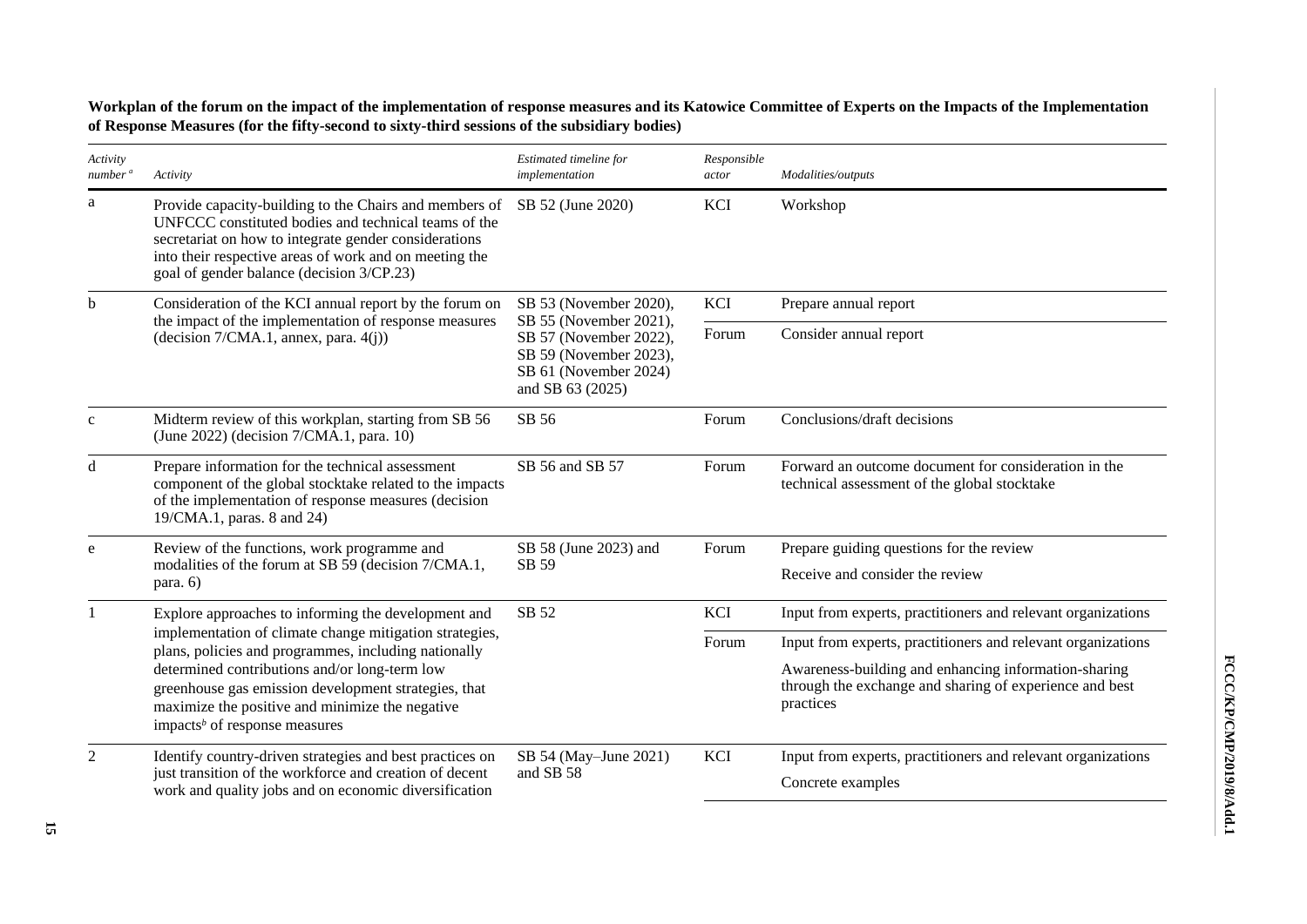| Activity<br>number <sup>a</sup> | Activity                                                                                                                                                                                                                                                                                                       | Estimated timeline for<br>implementation | Responsible<br>actor | Modalities/outputs                                                                                                           |
|---------------------------------|----------------------------------------------------------------------------------------------------------------------------------------------------------------------------------------------------------------------------------------------------------------------------------------------------------------|------------------------------------------|----------------------|------------------------------------------------------------------------------------------------------------------------------|
|                                 | and transformation focusing on challenges and<br>opportunities from the implementation of low<br>greenhouse gas emission policies and strategies towards                                                                                                                                                       | SB 58                                    | Forum                | Awareness-building and enhancing information-sharing<br>through the exchange and sharing of experience and best<br>practices |
|                                 | the achievement of sustainable development                                                                                                                                                                                                                                                                     |                                          |                      | In-session workshop                                                                                                          |
| 3                               | Facilitate the development, enhancement, customization                                                                                                                                                                                                                                                         | SB 53 and onward, as                     | KCI                  | Input from experts, practitioners and relevant organizations                                                                 |
|                                 | and use of tools and methodologies for modelling and<br>assessing the impacts of the implementation of response                                                                                                                                                                                                | decided by the forum/KCI                 |                      | Technical paper                                                                                                              |
|                                 | measures, including identifying and reviewing existing                                                                                                                                                                                                                                                         |                                          | Forum                | Input from experts, practitioners and relevant organizations                                                                 |
|                                 | tools and approaches in data-poor environments, in<br>consultation with technical experts, practitioners and<br>other relevant stakeholders                                                                                                                                                                    |                                          |                      | Awareness-building and enhancing information-sharing<br>through the exchange and sharing of experience and best<br>practices |
|                                 |                                                                                                                                                                                                                                                                                                                |                                          |                      | Organizing a regional workshop                                                                                               |
|                                 | Enhance the capacity and understanding of Parties,<br>through collaboration and input from stakeholders, on<br>the assessment and analysis of the impacts of the<br>implementation of response measures to facilitate the<br>undertaking of economic diversification and<br>transformation and just transition | SB 52 and SB 63                          | KCI                  | Input from experts, practitioners and relevant organizations                                                                 |
|                                 |                                                                                                                                                                                                                                                                                                                |                                          |                      | Technical paper                                                                                                              |
|                                 |                                                                                                                                                                                                                                                                                                                |                                          | Forum                | Input from experts, practitioners and relevant organizations                                                                 |
|                                 |                                                                                                                                                                                                                                                                                                                |                                          |                      | Awareness-building and enhancing information-sharing<br>through the exchange and sharing of experience and best<br>practices |
| 5                               | Build awareness and understanding of Parties and other                                                                                                                                                                                                                                                         | SB 57                                    | KCI                  | Input from experts, practitioners and relevant organizations                                                                 |
|                                 | stakeholders to assess the economic impacts of potential<br>new industries and businesses resulting from the<br>implementation of response measures with a view to<br>maximizing the positive and minimizing the negative<br>impacts of the implementation of response measures                                |                                          |                      | Technical paper                                                                                                              |
|                                 |                                                                                                                                                                                                                                                                                                                |                                          | Forum                | Input from experts, practitioners and relevant organizations                                                                 |
|                                 |                                                                                                                                                                                                                                                                                                                |                                          |                      | Awareness-building and enhancing information-sharing<br>through the exchange and sharing of experience and best<br>practices |
| 6                               | Promote the availability and use of guidelines and                                                                                                                                                                                                                                                             | SB 60 (June 2024)                        | KCI                  | Input from experts, practitioners and relevant organizations                                                                 |
|                                 | policy frameworks to assist Parties in promoting just<br>transition of the workforce and the creation of decent                                                                                                                                                                                                |                                          | Forum                | Input from experts, practitioners and relevant organizations                                                                 |
|                                 | work and quality jobs within and across sectors,<br>including training, retooling, retraining and reskilling<br>systems and stakeholder engagement strategies                                                                                                                                                  |                                          |                      | Exchange and sharing of experience and best practices                                                                        |

**16**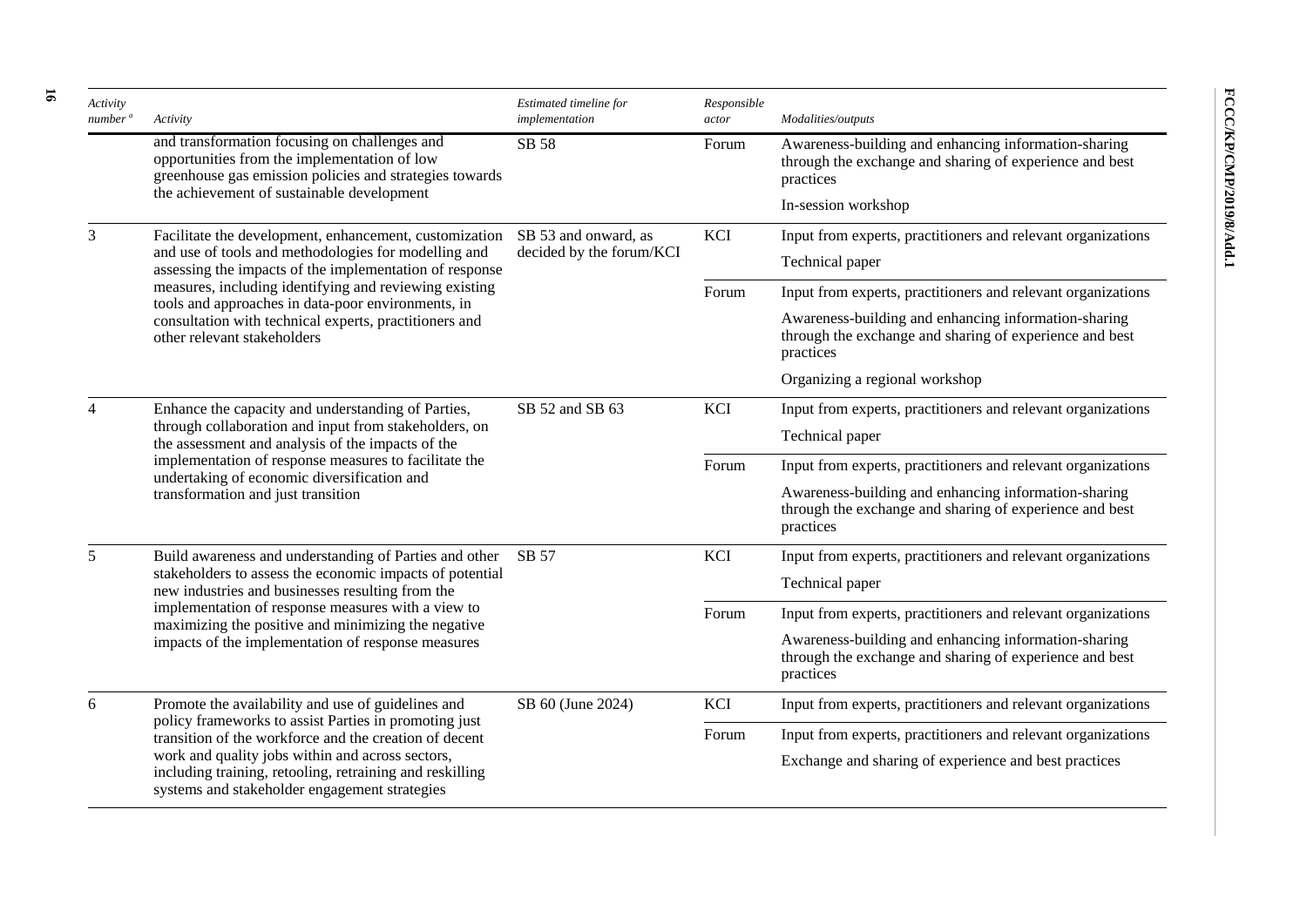| Activity<br>number <sup>a</sup> | Activity                                                                                                                                                                                                                        | Estimated timeline for<br>implementation | Responsible<br>actor | Modalities/outputs                                                                                             |
|---------------------------------|---------------------------------------------------------------------------------------------------------------------------------------------------------------------------------------------------------------------------------|------------------------------------------|----------------------|----------------------------------------------------------------------------------------------------------------|
| 7                               | Facilitate the development and exchange of regional,                                                                                                                                                                            | SB 59 and onward, as                     | <b>KCI</b>           | Input from experts, practitioners and relevant organizations                                                   |
|                                 | country- and/or sector-specific case studies and<br>approaches on (1) economic diversification and<br>transformation and just transition of the workforce and                                                                   | decided by the forum/KCI                 |                      | KCI to examine existing case studies and identify an area<br>where it may develop a case study, as appropriate |
|                                 | creation of decent work and quality jobs, and (2)<br>assessment and analysis of the impacts of the<br>implementation of response measures with a view to<br>understanding the positive and negative impacts                     |                                          | Forum                | Exchange and sharing of experience and best practices                                                          |
| 8                               | Identify and exchange experiences and best practices in                                                                                                                                                                         | SB 59                                    | <b>KCI</b>           | Input from experts, practitioners and relevant organizations                                                   |
|                                 | engaging the private sector, including small and<br>medium-sized enterprises and public-private                                                                                                                                 |                                          |                      | Technical paper                                                                                                |
|                                 | partnerships, to facilitate the creation of decent work<br>and quality jobs in low greenhouse gas emission sectors                                                                                                              |                                          | Forum                | Exchange and sharing of experience and best practices                                                          |
|                                 |                                                                                                                                                                                                                                 |                                          |                      | Concrete examples                                                                                              |
| 9                               | Identify and assess the impacts of the implementation of SB 56 and SB 62 (2025)                                                                                                                                                 |                                          | KCI                  | Input from experts, practitioners and relevant organizations                                                   |
|                                 | response measures taking into account intergenerational<br>equity, gender considerations and the needs of local<br>communities, indigenous peoples, youth and other<br>people in vulnerable situations                          |                                          |                      | Technical paper                                                                                                |
|                                 |                                                                                                                                                                                                                                 |                                          | Forum                | Exchange and sharing of experience and best practices                                                          |
|                                 |                                                                                                                                                                                                                                 |                                          |                      | Input from experts, practitioners and relevant organizations                                                   |
|                                 |                                                                                                                                                                                                                                 |                                          |                      | In-session workshop                                                                                            |
| 10                              | Share experience and best practices in reporting and                                                                                                                                                                            | SB 61                                    | KCI                  | Exchange and sharing of experience and best practices                                                          |
|                                 | informing on efforts to assess and analyse the impacts<br>of the implementation of response measures                                                                                                                            |                                          | Forum                | Exchange and sharing of experience and best practices                                                          |
|                                 |                                                                                                                                                                                                                                 |                                          |                      | Concrete examples                                                                                              |
| 11                              | Facilitate, exchange and share experiences and best                                                                                                                                                                             | SB 55 and SB 57                          | KCI                  | Input from experts, practitioners and relevant organizations                                                   |
|                                 | practices in the assessment of the environmental, social<br>and economic co-benefits of climate change policies<br>and actions informed by the best available science,<br>including the use of existing tools and methodologies |                                          | Forum                | Exchange and sharing of experience and best practices                                                          |

<sup>*a*</sup> Letters represent activities from previous decisions while numbers are new activities from this decision.<br><sup>*b*</sup> "Impacts" in this document refers to social, economic and environmental impacts.

*Abbreviations*: KCI = Katowice Committee of Experts on the Impacts of the Implementation of Response Measures, SB = sessions of the subsidiary bodies.

*7 th plenary meeting 12 December 2019*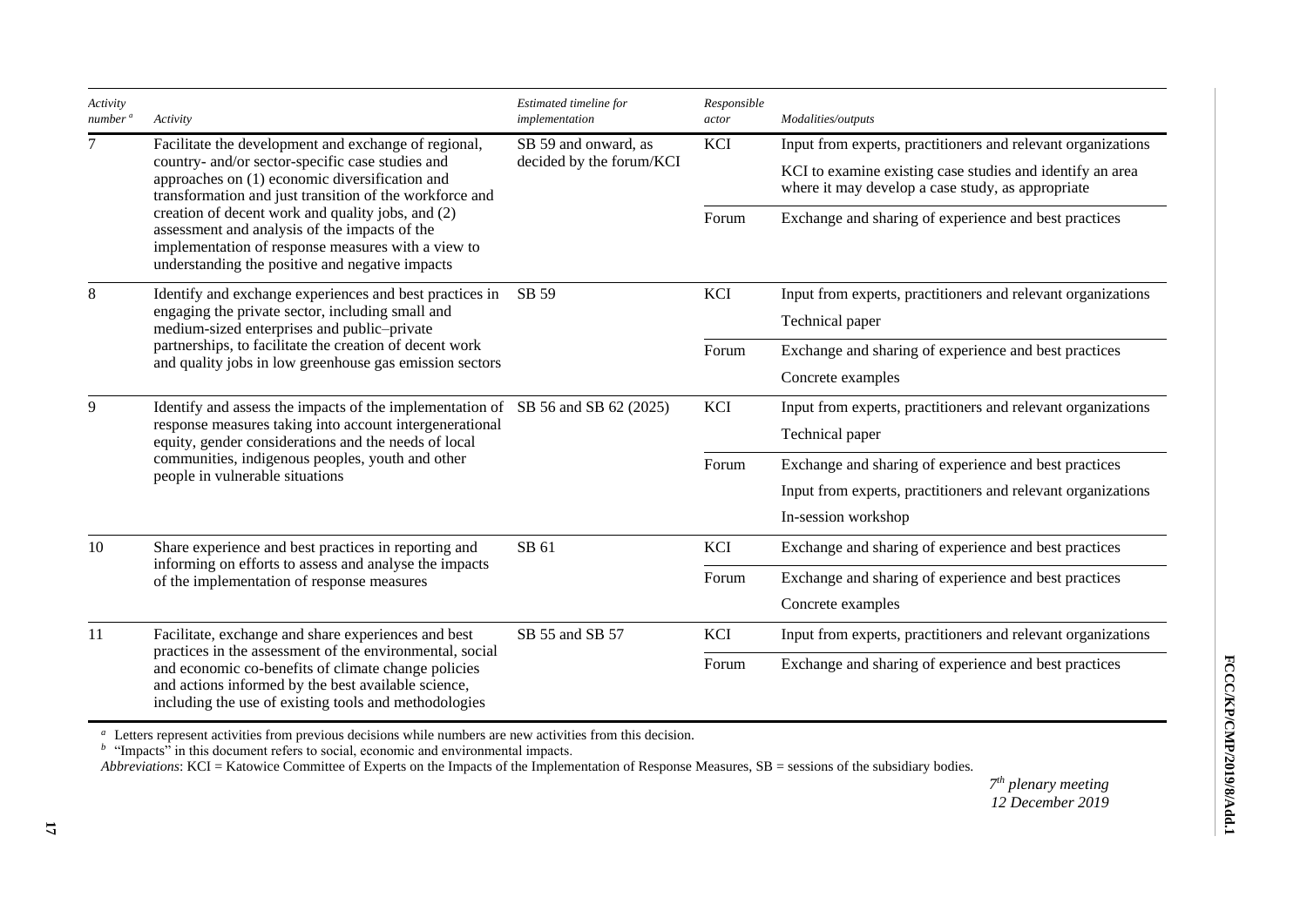# <span id="page-17-0"></span>**Decision 5/CMP.15**

# **Budget for the international transaction log and a methodology for the collection of its fees for the biennium 2020–2021**

*The Conference of the Parties serving as the meeting of the Parties to the Kyoto Protocol*,

*Recalling* Article 13, paragraph 5, of the Kyoto Protocol,

*Also recalling* decisions 11/CMP.3, 10/CMP.5, 9/CMP.6, 8/CMP.8, 8/CMP.11 and 7/CMP.13,

*Recognizing* the importance of sufficient and stable funding for the international transaction log,

*Also recognizing* the importance of the proper functioning of the international transaction log for the Parties listed in Annex B to the Kyoto Protocol as contained in annex I to decision 1/CMP.8,

1. *Approves* the budget for the international transaction log for the biennium 2020–2021, amounting to EUR 4,610,775, for the purposes specified in the proposed budget for the international transaction log;<sup>1</sup>

2. *Decides* to maintain the level of the working capital reserve at 8.3 per cent of the estimated expenditure for the Trust Fund for the International Transaction Log;

3. *Authorizes* the Executive Secretary to draw EUR 2.5 million from unspent balances of the Trust Fund for the International Transaction Log from previous financial periods to cover part of the budget for the biennium 2020–2021;

4. *Also authorizes* the Executive Secretary to draw funds from unspent balances of the Trust Fund for the International Transaction Log from previous financial periods to cover the potential shortfall in fees due to the disconnection of Parties from the international transaction log;

5. *Notes* that the action referred to in paragraph 3 above is exceptional and is needed to disburse the significant unspent funds, and *recognizes* that fees for the operation of the international transaction log are to be levied as necessary in future bienniums;

6. *Also notes* that any unspent balances of the Trust Fund for the International Transaction Log from previous financial periods remaining after the actions referred to in paragraphs 3 and 4 above could be used to cover the budget of the international transaction log for future bienniums;

7. *Requests* the administrator of the international transaction log to disclose in its annual reports the unspent balance of the Trust Fund for the International Transaction Log from the previous biennium as at the time of publication of the annual report;

8. *Adopts* the scale of fees for the international transaction log for the biennium 2020– 2021 as contained in the annex;

9. *Decides* that fees for the international transaction log paid by a Party for the biennium 2020–2021 shall be calculated by multiplying the scale of fees for that Party contained in the annex by the budget for the international transaction log for the biennium 2020–2021 and adjusted for Parties currently not connected to the international transaction log, taking into account the amount drawn from unspent balances as set out in paragraph 3 above, with the balance of fees for the first year of the biennium being equal to the balance of fees for the second year of the biennium, as contained in the annex;

<sup>1</sup> FCCC/SBI/2017/4/Add.2.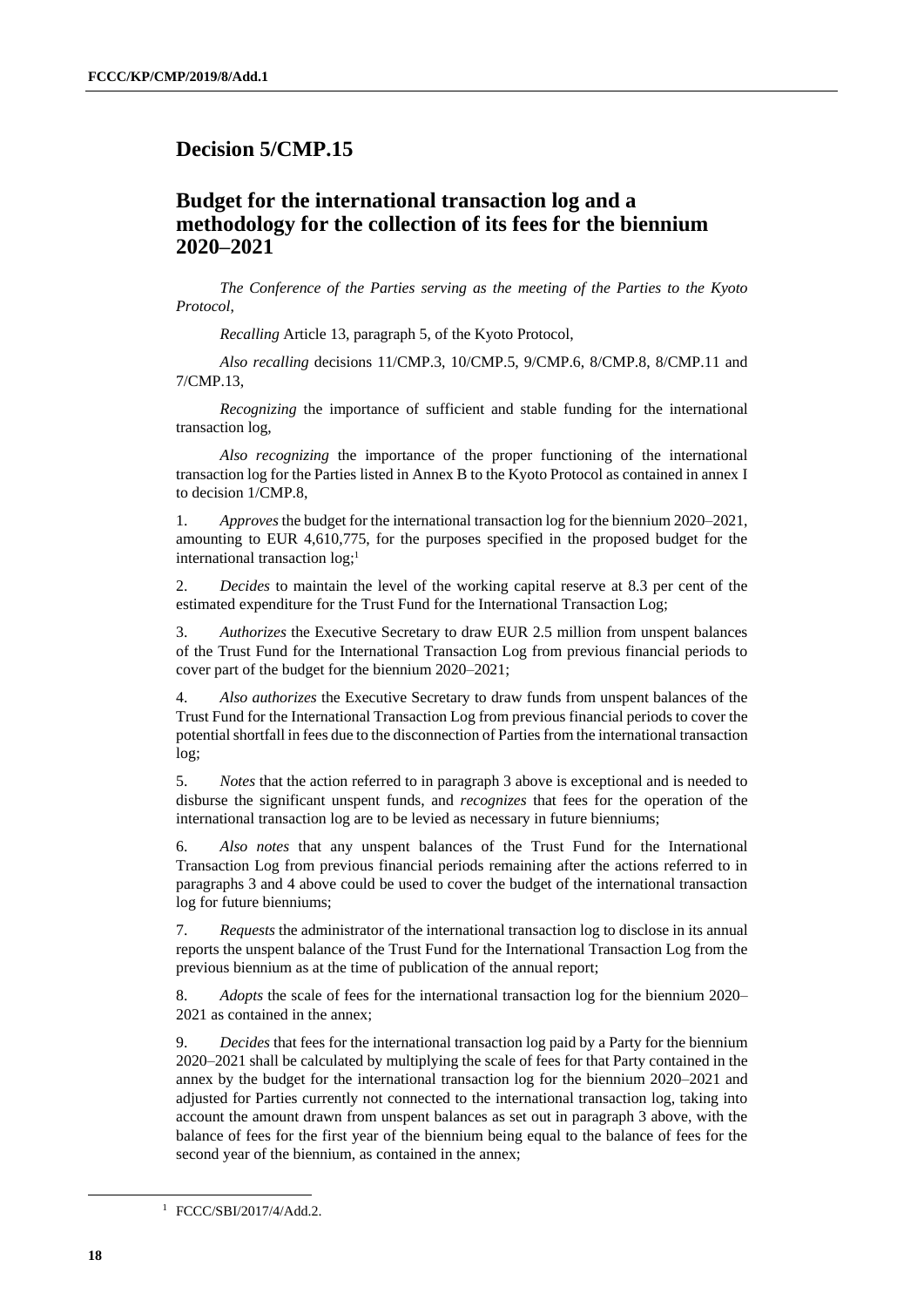10. *Requests* the Executive Secretary to notify Parties connected to the international transaction log in the biennium 2020–2021 of the annual fees, calculated in accordance with paragraph 9 above, as early as possible and at least four months in advance of the relevant calendar year, where possible;

11. *Decides* that, if a Party connects to the international transaction log for the first time or reconnects to it, the scale of fees for that Party shall be that contained in the annex, or, for Parties not listed in the table contained in the annex, shall be made equal to 130 per cent of their Kyoto Protocol adjusted scale for the relevant biennium;

12. *Also decides* that fees paid by a Party that connects to the international transaction log for the first time or reconnects to it shall be deducted from the resource requirement for activities relating to the international transaction log in the next biennium;

13. *Further decides* that fees paid by a Party that connects to the international transaction log for the first time or reconnects to it during the biennium 2020–2021 shall be proportioned for the period between the date of connection or reconnection of its registry and the end of the biennium, except for the period for which the fees were already paid;

14. *Decides* that, where a Party disconnects during the biennium 2020–2021, the Party shall cover the fees for the full year in which the disconnection took place, and that, if the disconnection takes place in the first year of the biennium and the Party does not reconnect in the second year of the biennium, fees for the second year of the biennium shall not apply;

15. *Also decides* that, where a Party disconnected prior to the biennium 2020–2021, the fees shall not apply until the Party reconnects to the international transaction log;

16. *Authorizes* the international transaction log administrator to disconnect the registry of a Party from the international transaction log in the event of the non-payment of its fees by that Party, provided that such disconnection shall not be effected earlier than four months after the beginning of the relevant calendar year, at least two reminders have already been given to the Party and consultations have taken place with the Party concerned prior to the final reminder;

17. *Requests* the international transaction log administrator to provide, in its annual reports for 2020 and 2021, information on transactions of Kyoto Protocol units;

18. *Also requests* the international transaction log administrator to publish, in its annual reports, a table listing the scale and the level of fees and the status of payments for all Parties connected to the international transaction log;

19. *Further requests* the Subsidiary Body for Implementation, at its fifty-fourth session (May–June 2021), to recommend a methodology for the collection of international transaction log fees in the biennium 2022–2023 for consideration and adoption by the Conference of the Parties serving as the meeting of the Parties to the Kyoto Protocol at its seventeenth session (November 2021).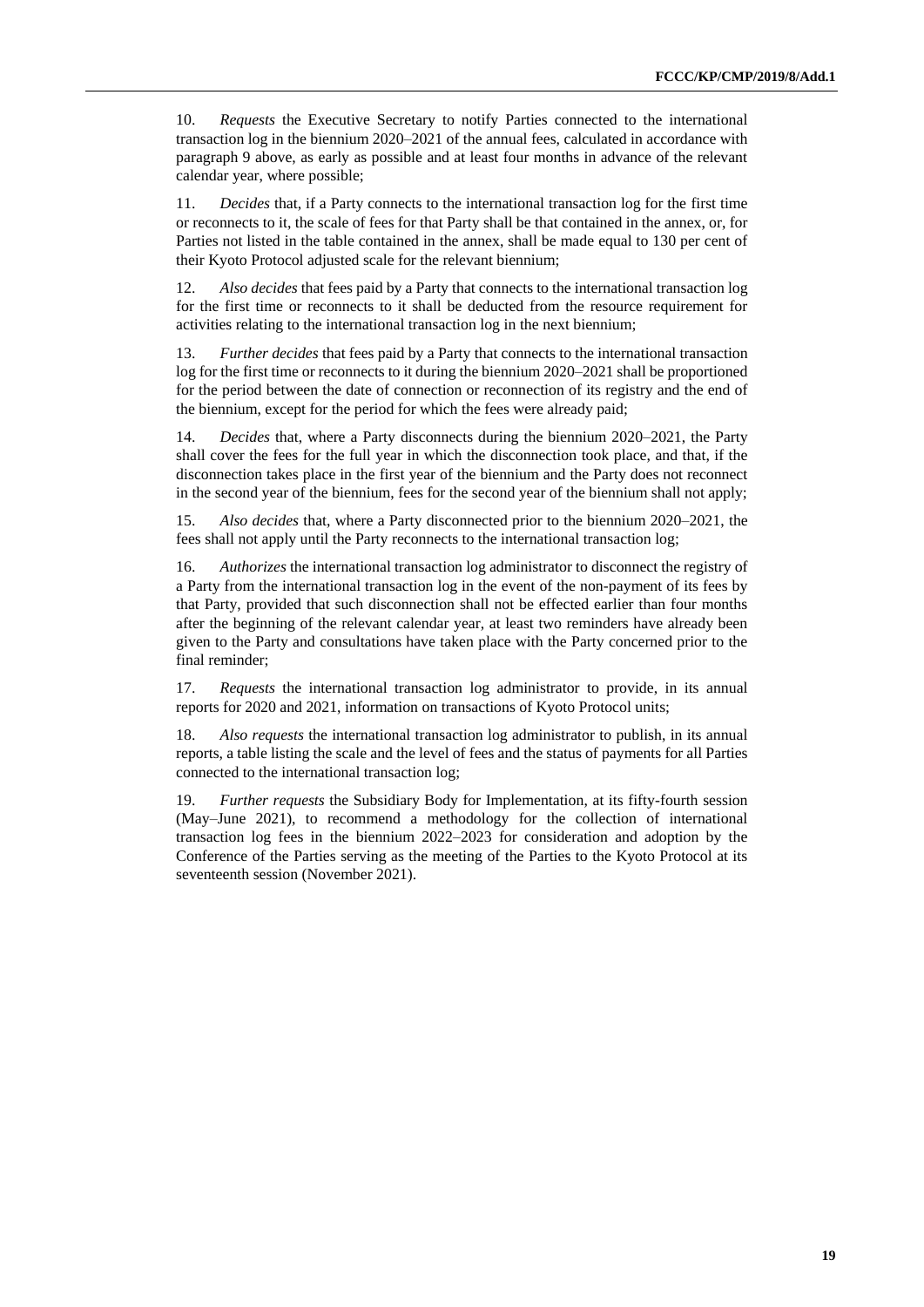#### **Annex**

| Party                           | Scale of fees for<br>2020-2021<br>(%) | Calculated fees<br>for 2020 before<br>credit from<br>unspent<br>balances<br>(EUR) | Calculated fees<br>for 2021 before<br>credit from<br>unspent<br>balances<br>(EUR) | <b>Balance of fees</b><br>for 2020 after<br>credit from<br>unspent<br>balances<br>(EUR) | <b>Balance of fees</b><br>for 2021 after<br>credit from<br>unspent<br>balances<br>(EUR) |
|---------------------------------|---------------------------------------|-----------------------------------------------------------------------------------|-----------------------------------------------------------------------------------|-----------------------------------------------------------------------------------------|-----------------------------------------------------------------------------------------|
| Australia                       | 2.841                                 | 67 287                                                                            | 67 287                                                                            | 30 803                                                                                  | 30 803                                                                                  |
| Austria                         | 1.588                                 | 37 610                                                                            | 37 610                                                                            | 17 218                                                                                  | 17 218                                                                                  |
| Belarus <sup>a</sup>            | 0.073                                 |                                                                                   |                                                                                   |                                                                                         |                                                                                         |
| Belgium                         | 1.973                                 | 46 729                                                                            | 46729                                                                             | 21 392                                                                                  | 21 392                                                                                  |
| Bulgaria                        | 0.036                                 | 853                                                                               | 853                                                                               | 390                                                                                     | 390                                                                                     |
| Croatia                         | 0.079                                 | 1871                                                                              | 1871                                                                              | 857                                                                                     | 857                                                                                     |
| Cyprus                          | 0.061                                 | 1 4 4 5                                                                           | 1445                                                                              | 662                                                                                     | 662                                                                                     |
| Czechia                         | 0.503                                 | 11913                                                                             | 11913                                                                             | 5 4 5 4                                                                                 | 5 4 5 4                                                                                 |
| Denmark                         | 1.323                                 | 31 334                                                                            | 31 334                                                                            | 14 344                                                                                  | 14 3 44                                                                                 |
| Estonia                         | 0.028                                 | 663                                                                               | 663                                                                               | 304                                                                                     | 304                                                                                     |
| European Union                  | 2.685                                 | 63 592                                                                            | 63 592                                                                            | 29 112                                                                                  | 29 112                                                                                  |
| Finland                         | 1.009                                 | 23 897                                                                            | 23 897                                                                            | 10 940                                                                                  | 10 940                                                                                  |
| France                          | 10.667                                | 252 638                                                                           | 252 638                                                                           | 115 656                                                                                 | 115 656                                                                                 |
| Germany                         | 15.35                                 | 363 551                                                                           | 363 551                                                                           | 166 431                                                                                 | 166 431                                                                                 |
| Greece                          | 1.065                                 | 25 224                                                                            | 25 224                                                                            | 11 547                                                                                  | 11 547                                                                                  |
| Hungary                         | 0.437                                 | 10 350                                                                            | 10 350                                                                            | 4738                                                                                    | 4738                                                                                    |
| Iceland                         | 0.737                                 | 17455                                                                             | 17455                                                                             | 7991                                                                                    | 7991                                                                                    |
| Ireland                         | 0.797                                 | 18876                                                                             | 18 876                                                                            | 8 6 4 1                                                                                 | 8 6 4 1                                                                                 |
| Italy                           | 9.090                                 | 215 289                                                                           | 215 289                                                                           | 98 558                                                                                  | 98 558                                                                                  |
| Japan                           | 14.939                                | 353817                                                                            | 353 817                                                                           | 161 971                                                                                 | 161 971                                                                                 |
| Kazakhstan <sup>a</sup>         | 0.157                                 |                                                                                   |                                                                                   |                                                                                         |                                                                                         |
| Latvia                          | 0.032                                 | 758                                                                               | 758                                                                               | 347                                                                                     | 347                                                                                     |
| Liechtenstein                   | 0.188                                 | 4 4 5 3                                                                           | 4 4 5 3                                                                           | 2 0 3 9                                                                                 | 2039                                                                                    |
| Lithuania                       | 0.055                                 | 1 3 0 3                                                                           | 1 3 0 3                                                                           | 597                                                                                     | 597                                                                                     |
| Luxembourg                      | 0.153                                 | 3 6 2 4                                                                           | 3 6 24                                                                            | 1659                                                                                    | 1659                                                                                    |
| Malta                           | 0.021                                 | 497                                                                               | 497                                                                               | 228                                                                                     | 228                                                                                     |
| Monaco                          | 0.181                                 | 4 2 8 7                                                                           | 4 2 8 7                                                                           | 1963                                                                                    | 1963                                                                                    |
| Netherlands                     | 3.352                                 | 79 389                                                                            | 79 389                                                                            | 36 344                                                                                  | 36 344                                                                                  |
| New Zealand                     | 0.961                                 | 22 760                                                                            | 22 760                                                                            | 10419                                                                                   | 10419                                                                                   |
| Norway                          | 2.319                                 | 54 923                                                                            | 54 923                                                                            | 25 143                                                                                  | 25 143                                                                                  |
| Poland                          | 0.896                                 | 21 221                                                                            | 21 221                                                                            | 9715                                                                                    | 9715                                                                                    |
| Portugal                        | 0.943                                 | 22 3 34                                                                           | 22 3 34                                                                           | 10 224                                                                                  | 10 224                                                                                  |
| Romania                         | 0.125                                 | 2961                                                                              | 2961                                                                              | 1 3 5 6                                                                                 | 1 3 5 6                                                                                 |
| Russian Federation <sup>a</sup> | 2.743                                 |                                                                                   |                                                                                   |                                                                                         |                                                                                         |
| Slovakia                        | 0.113                                 | 2676                                                                              | 2676                                                                              | 1 2 2 5                                                                                 | 1 2 2 5                                                                                 |
| Slovenia                        | 0.171                                 | 4 0 5 0                                                                           | 4 0 5 0                                                                           | 1854                                                                                    | 1854                                                                                    |
| Spain                           | 5.311                                 | 125 786                                                                           | 125 786                                                                           | 57 584                                                                                  | 57 584                                                                                  |
| Sweden                          | 1.917                                 | 45 402                                                                            | 45 402                                                                            | 20 785                                                                                  | 20 7 85                                                                                 |
| Switzerland                     | 2.760                                 | 65 368                                                                            | 65 368                                                                            | 29 9 25                                                                                 | 29 9 25                                                                                 |

# **Fees for the international transaction log for the biennium 2020–2021**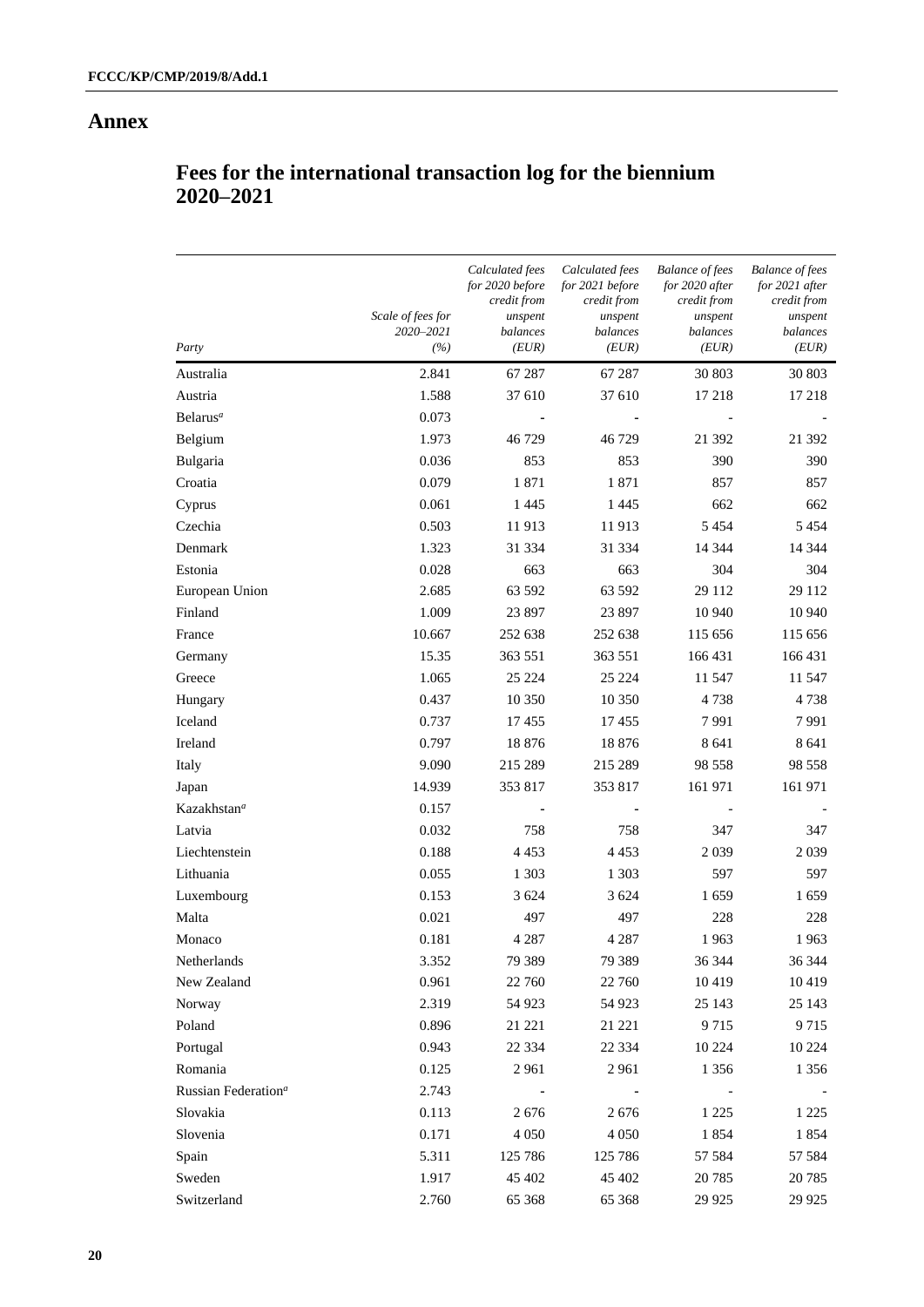| Party                                                                     | Scale of fees for<br>$2020 - 2021$<br>(%) | Calculated fees<br>for 2020 before<br>credit from<br>unspent<br><b>balances</b><br>(EUR) | Calculated fees<br>for 2021 before<br>credit from<br>unspent<br><i>balances</i><br>(EUR) | <b>Balance of fees</b><br>for 2020 after<br>credit from<br>unspent<br><b>balances</b><br>(EUR) | <b>Balance of fees</b><br>for 2021 after<br>credit from<br>unspent<br>balances<br>(EUR) |
|---------------------------------------------------------------------------|-------------------------------------------|------------------------------------------------------------------------------------------|------------------------------------------------------------------------------------------|------------------------------------------------------------------------------------------------|-----------------------------------------------------------------------------------------|
| Ukraine                                                                   | 0.745                                     | 17 645                                                                                   | 17 645                                                                                   | 8078                                                                                           | 8078                                                                                    |
| United Kingdom of Great<br>Britain and Northern Ireland                   | 11.888                                    | 281 557                                                                                  | 281 557                                                                                  | 128 894                                                                                        | 128 894                                                                                 |
| $\mathbf{Fees}^b$                                                         |                                           | 2 305 388                                                                                | 2 305 388                                                                                | 1 055 388                                                                                      | 1 055 388                                                                               |
| <b>Credit from unspent</b><br>balances from previous<br>financial periods |                                           |                                                                                          |                                                                                          | 1 250 000                                                                                      | 1 250 000                                                                               |
| $\textbf{Total}^b$                                                        |                                           | 2 305 388                                                                                | 2 305 388                                                                                | 2 305 388                                                                                      | 2 305 388                                                                               |

<sup>a</sup> Parties currently not connected to the international transaction log. These Parties will be subject to the

international transaction log fees in the case of connection or reconnection to the international transaction log, in accordance with paragraphs 11–13 of this decision.

*b* Totals may not add up exactly owing to rounding and the need to have an equal balance of fees in accordance with paragraph 9 of this decision.

> *7 th plenary meeting 12 December 2019*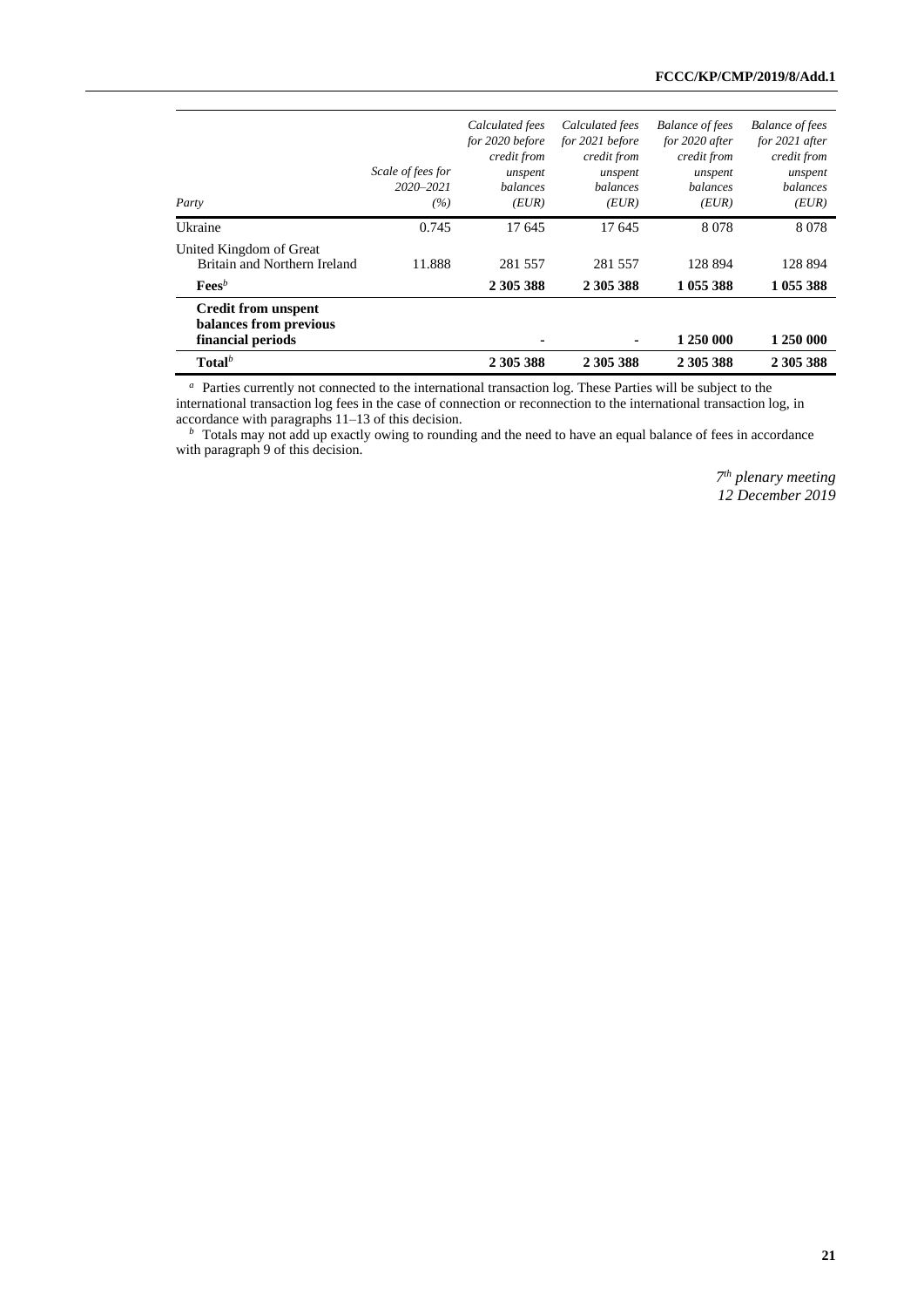# <span id="page-21-0"></span>**Decision 6/CMP.15**

# **Programme budget for the biennium 2020–2021**

*The Conference of the Parties serving as the meeting of the Parties to the Kyoto Protocol*,

*Recalling* Article 13, paragraph 5, of the Kyoto Protocol,

*Taking note* of decision 17/CP.25, in particular paragraph 1,

*Having considered* the proposed programme budget for the biennium 2020–2021 submitted by the Executive Secretary,<sup>1</sup>

1. *Endorses* decision 17/CP.25 on the programme budget for the biennium 2020–2021 as it applies to the Kyoto Protocol;

2. *Adopts* the indicative scale of contributions contained in the annex;

3. *Notes* that the indicative scale of contributions covers 10.0 per cent of the indicative contributions specified in table 1 of the decision referred to in paragraph 1 above;

4. *Invites* all Parties to the Kyoto Protocol to note that each Party shall, prior to 1 January of each year, inform the secretariat of the contribution it intends to make that year and of the projected timing of that contribution in accordance with paragraph 8(a) of the financial procedures for the Conference of the Parties, its subsidiary bodies and the secretariat,<sup>2</sup> and that contributions to the core budget are due on 1 January of each year in accordance with paragraph 8(b) of the financial procedures, and to pay promptly and in full, for each of 2020 and 2021, the contributions required to finance the expenditures approved in paragraph 1 above;

5. *Takes note* of the funding arrangements for the clean development mechanism and joint implementation;

# **Other financial and budgetary matters**

6. *Also takes note* of the information contained in the note by the secretariat on the revised indicative contributions for 2019;<sup>3</sup>

7. *Decides* that the indicative scale of contributions contained in the annex shall also be applicable for 2019, covering 15 per cent of the contributions specified in table 1 of decision 21/CP.23.

 $\overline{\phantom{a}}$ 

<sup>&</sup>lt;sup>1</sup> FCCC/SBI/2019/4 and Add.1-2.

<sup>2</sup> Decision 15/CP.1, annex I.

<sup>3</sup> FCCC/SBI/2019/INF.5.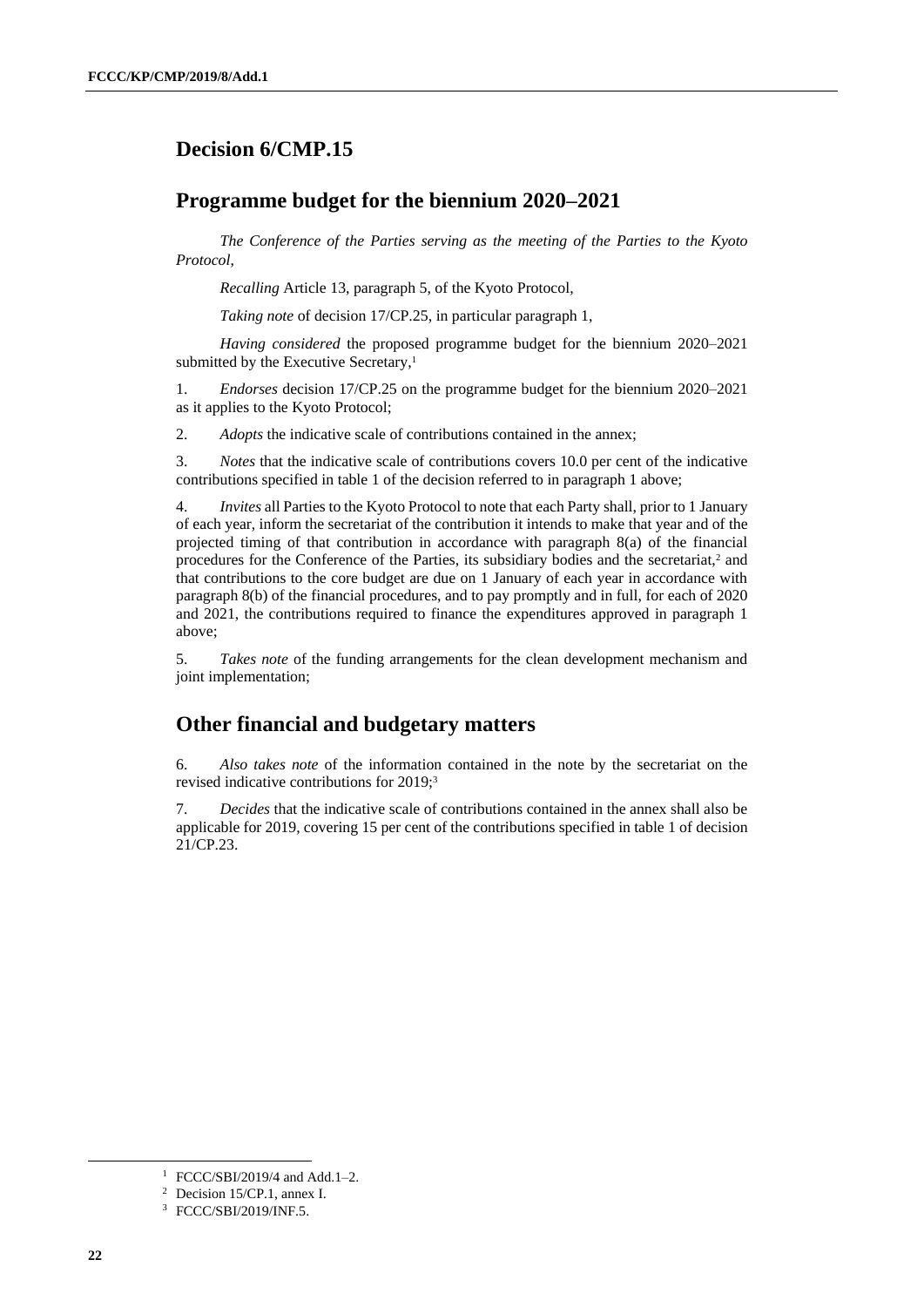# **Annex**

| Party                                    | United Nations scale of<br>assessments for 2019-2021 | Kyoto Protocol scale for<br>2019-2021 |
|------------------------------------------|------------------------------------------------------|---------------------------------------|
| Afghanistan                              | 0.007                                                | 0.009                                 |
| Albania                                  | 0.008                                                | 0.010                                 |
| Algeria                                  | 0.138                                                | 0.179                                 |
| Angola                                   | 0.010                                                | 0.013                                 |
| Antigua and Barbuda                      | 0.002                                                | 0.003                                 |
| Argentina                                | 0.915                                                | 1.186                                 |
| Armenia                                  | 0.007                                                | 0.009                                 |
| Australia                                | 2.210                                                | 2.863                                 |
| Austria                                  | 0.677                                                | 0.877                                 |
| Azerbaijan                               | 0.049                                                | 0.063                                 |
| <b>Bahamas</b>                           | 0.018                                                | 0.023                                 |
| Bahrain                                  | 0.050                                                | 0.065                                 |
| Bangladesh                               | 0.010                                                | 0.013                                 |
| <b>Barbados</b>                          | 0.007                                                | 0.009                                 |
| <b>Belarus</b>                           | 0.049                                                | 0.063                                 |
| Belgium                                  | 0.821                                                | 1.064                                 |
| <b>Belize</b>                            | 0.001                                                | 0.001                                 |
| Benin                                    | 0.003                                                | 0.004                                 |
| <b>Bhutan</b>                            | 0.001                                                | 0.001                                 |
| Bolivia (Plurinational State of)         | 0.016                                                | 0.021                                 |
| Bosnia and Herzegovina                   | 0.012                                                | 0.016                                 |
| <b>Botswana</b>                          | 0.014                                                | 0.018                                 |
| <b>Brazil</b>                            | 2.948                                                | 3.820                                 |
| Brunei Darussalam                        | 0.025                                                | 0.032                                 |
| Bulgaria                                 | 0.046                                                | 0.060                                 |
| Burkina Faso                             | 0.003                                                | 0.004                                 |
| Burundi                                  | 0.001                                                | 0.001                                 |
| Cabo Verde                               | 0.001                                                | 0.001                                 |
| Cambodia                                 | 0.006                                                | 0.008                                 |
| Cameroon                                 | 0.013                                                | 0.017                                 |
| Central African Republic                 | 0.001                                                | 0.001                                 |
| Chad                                     | 0.004                                                | 0.005                                 |
| Chile                                    | 0.407                                                | 0.527                                 |
| China                                    | 12.005                                               | 15.555                                |
| Colombia                                 | 0.288                                                | 0.373                                 |
| Comoros                                  | 0.001                                                | 0.001                                 |
| Congo                                    | 0.006                                                | 0.008                                 |
| Cook Islands                             | 0.000                                                | 0.001                                 |
| Costa Rica                               | 0.062                                                | 0.080                                 |
| Côte d'Ivoire                            | 0.013                                                | 0.017                                 |
| Croatia                                  | 0.077                                                | 0.100                                 |
| Cuba                                     | 0.080                                                | 0.104                                 |
| Cyprus                                   | 0.036                                                | 0.047                                 |
| Czechia                                  | 0.311                                                | 0.403                                 |
| Democratic People's Republic of<br>Korea | 0.006                                                | 0.008                                 |
| Democratic Republic of the Congo         | 0.010                                                | 0.013                                 |
| Denmark                                  | 0.554                                                | 0.718                                 |
| Djibouti                                 | 0.001                                                | 0.001                                 |
| Dominica                                 | 0.001                                                | 0.001                                 |

# **Indicative scale of contributions from Parties to the Kyoto Protocol for 2019–2021**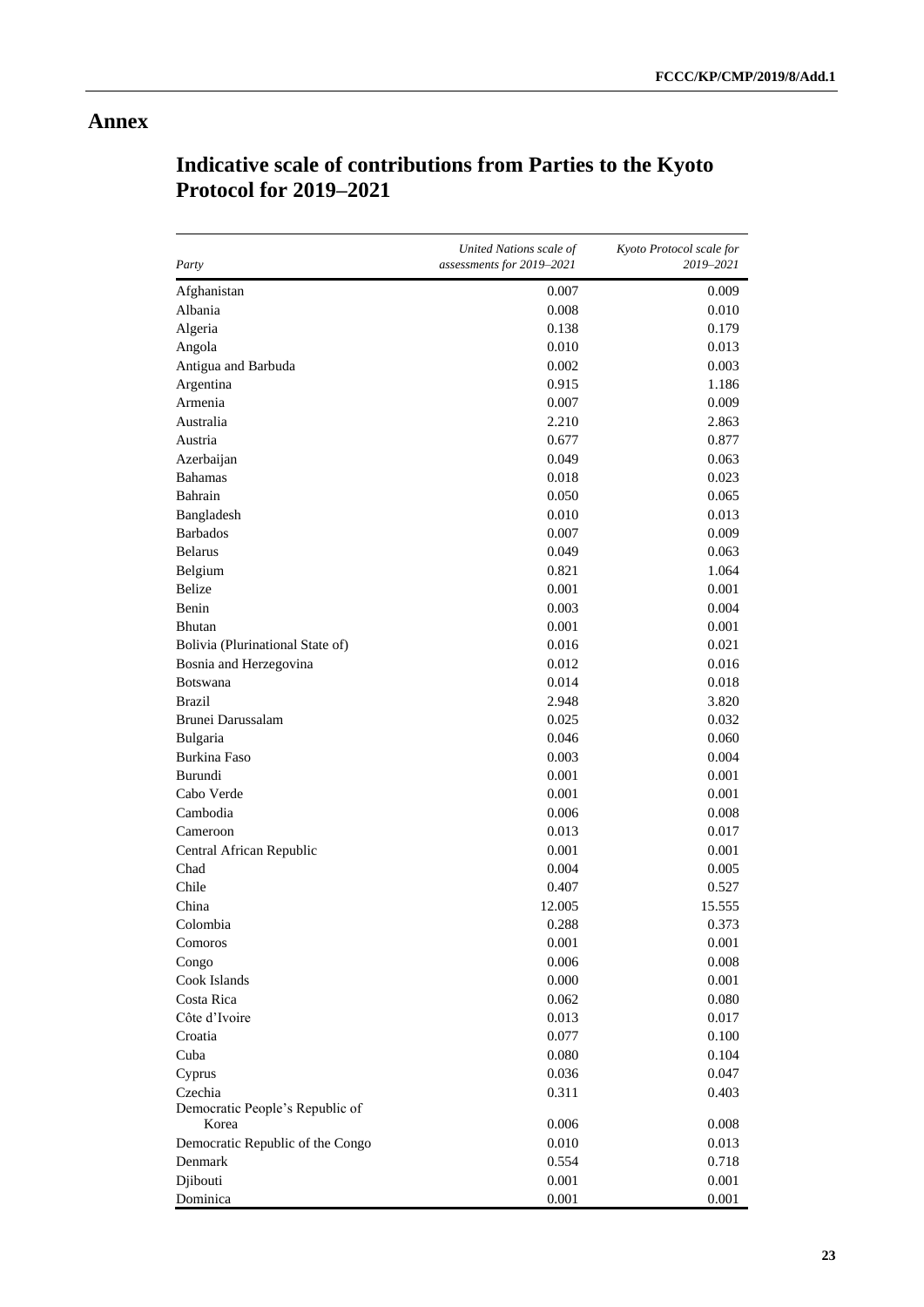#### **FCCC/KP/CMP/2019/8/Add.1**

| Party                            | United Nations scale of<br>assessments for 2019-2021 | Kyoto Protocol scale for<br>2019-2021 |
|----------------------------------|------------------------------------------------------|---------------------------------------|
| Dominican Republic               | 0.053                                                | 0.069                                 |
| Ecuador                          | 0.080                                                | 0.104                                 |
| Egypt                            | 0.186                                                | 0.241                                 |
| El Salvador                      | 0.012                                                | 0.016                                 |
| <b>Equatorial Guinea</b>         | 0.016                                                | 0.021                                 |
| Eritrea                          | 0.001                                                | 0.001                                 |
| Estonia                          | 0.039                                                | 0.051                                 |
| Eswatini                         | 0.002                                                | 0.003                                 |
| Ethiopia                         | 0.010                                                | 0.013                                 |
| European Union                   | 0.000                                                | 2.500                                 |
| Fiji                             | 0.003                                                | 0.004                                 |
| Finland                          | 0.421                                                | 0.545                                 |
| France                           | 4.427                                                | 5.736                                 |
| Gabon                            | 0.015                                                | 0.019                                 |
| Gambia                           | 0.001                                                | 0.001                                 |
| Georgia                          | 0.008                                                | 0.010                                 |
| Germany                          | 6.090                                                | 7.891                                 |
| Ghana                            | 0.015                                                | 0.019                                 |
| Greece                           | 0.366                                                | 0.474                                 |
| Grenada                          | 0.001                                                | 0.001                                 |
| Guatemala                        | 0.036                                                | 0.047                                 |
| Guinea                           | 0.003                                                | 0.004                                 |
| Guinea-Bissau                    | 0.001                                                | 0.001                                 |
| Guyana                           | 0.002                                                | 0.003                                 |
| Haiti                            | 0.003                                                | 0.004                                 |
| Honduras                         | 0.009                                                | 0.012                                 |
| Hungary                          | 0.206                                                | 0.267                                 |
| Iceland                          | 0.028                                                | 0.036                                 |
| India                            | 0.834                                                | 1.081                                 |
| Indonesia                        | 0.543                                                | 0.704                                 |
| Iran (Islamic Republic of)       | 0.398                                                | 0.516                                 |
| Iraq                             | 0.129                                                | 0.167                                 |
| Ireland                          | 0.371                                                | 0.481                                 |
| Israel                           | 0.490                                                | 0.635                                 |
| Italy                            | 3.307                                                | 4.285                                 |
| Jamaica                          | 0.008                                                | 0.010                                 |
| Japan                            | 8.564                                                | 11.096                                |
| Jordan                           | 0.021                                                | 0.027                                 |
| Kazakhstan                       | 0.178                                                | 0.231                                 |
| Kenya                            | 0.024                                                | 0.031                                 |
| Kiribati                         | 0.001                                                | 0.001                                 |
| Kuwait                           | 0.252                                                | 0.327                                 |
| Kyrgyzstan                       | 0.002                                                | 0.003                                 |
| Lao People's Democratic Republic | 0.005                                                | 0.006                                 |
| Latvia                           | 0.047                                                | 0.061                                 |
| Lebanon                          | 0.047                                                | 0.061                                 |
| Lesotho                          | 0.001                                                | 0.001                                 |
| Liberia                          | 0.001                                                | 0.001                                 |
| Libya                            | 0.030                                                | 0.039                                 |
| Liechtenstein                    | 0.009                                                | 0.012                                 |
| Lithuania                        | 0.071                                                | 0.092                                 |
| Luxembourg                       | 0.067                                                | 0.087                                 |
| Madagascar                       | 0.004                                                | 0.005                                 |
| Malawi                           | 0.002                                                | 0.003                                 |
| Malaysia                         | 0.341                                                | 0.442                                 |
| Maldives                         | 0.004                                                | 0.005                                 |
| Mali                             | 0.004                                                | 0.005                                 |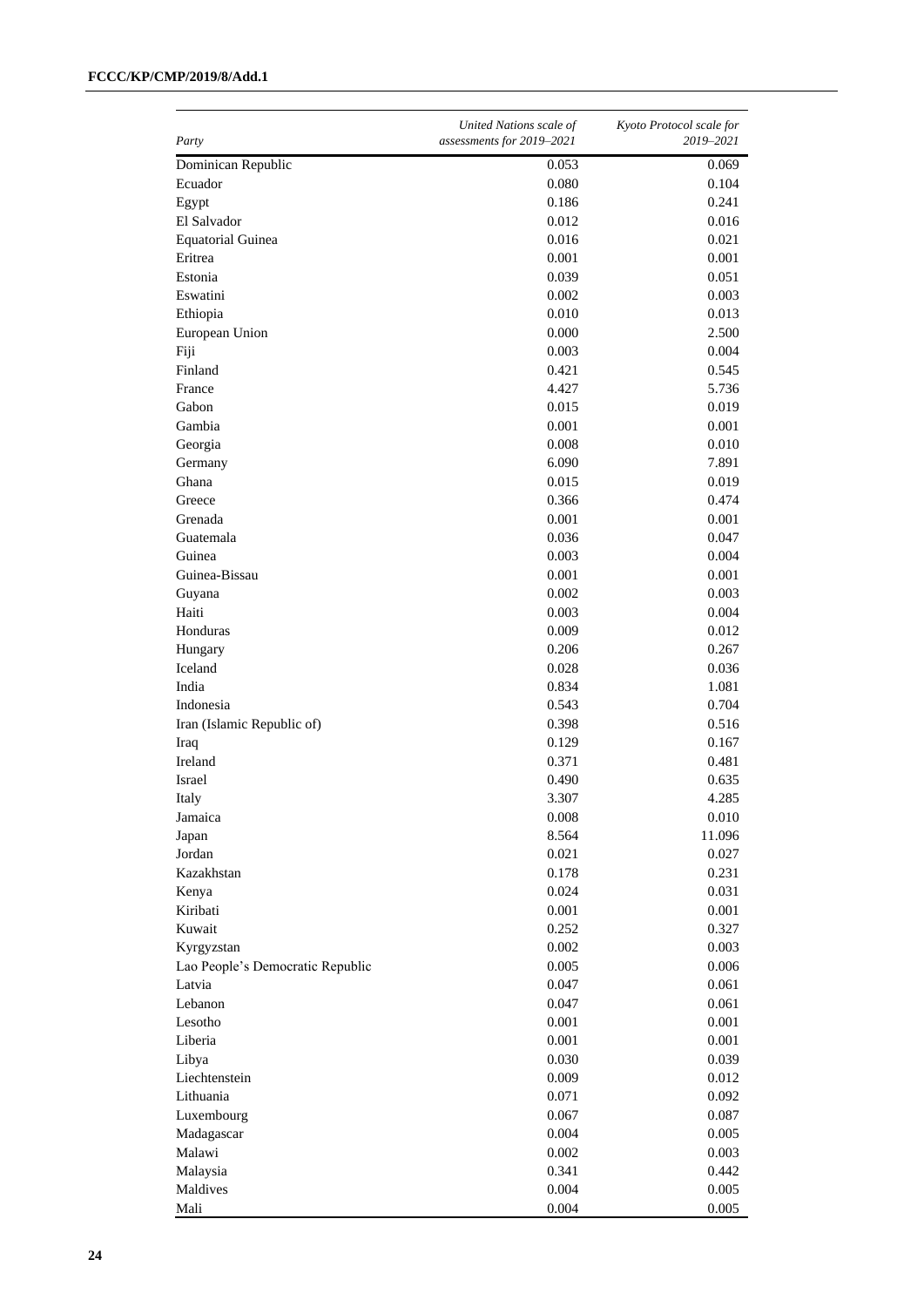| Party                            | United Nations scale of<br>assessments for 2019-2021 | Kyoto Protocol scale for<br>2019-2021 |
|----------------------------------|------------------------------------------------------|---------------------------------------|
| Malta                            | 0.017                                                | 0.022                                 |
| Marshall Islands                 | 0.001                                                | 0.001                                 |
| Mauritania                       | 0.002                                                | 0.003                                 |
| Mauritius                        | 0.011                                                | 0.014                                 |
| Mexico                           | 1.292                                                | 1.674                                 |
| Micronesia (Federated States of) | 0.001                                                | 0.001                                 |
| Monaco                           | 0.011                                                | 0.014                                 |
| Mongolia                         | 0.005                                                | 0.006                                 |
| Montenegro                       | 0.004                                                | 0.005                                 |
| Morocco                          | 0.055                                                | 0.071                                 |
| Mozambique                       | 0.004                                                | 0.005                                 |
| Myanmar                          | 0.010                                                | 0.013                                 |
| Namibia                          | 0.009                                                | 0.012                                 |
| Nauru                            | 0.001                                                | 0.001                                 |
| Nepal                            | 0.007                                                | 0.009                                 |
| <b>Netherlands</b>               | 1.356                                                | 1.757                                 |
| New Zealand                      | 0.291                                                | 0.377                                 |
| Nicaragua                        | 0.005                                                | 0.006                                 |
| Niger                            | 0.002                                                | 0.003                                 |
| Nigeria                          | 0.250                                                | 0.324                                 |
| Niue                             | 0.000                                                | 0.001                                 |
| North Macedonia                  | 0.007                                                | 0.009                                 |
| Norway                           | 0.754                                                | 0.977                                 |
| Oman                             | 0.115                                                | 0.149                                 |
| Pakistan                         | 0.115                                                | 0.149                                 |
| Palau                            | 0.001                                                | 0.001                                 |
| Panama                           | 0.045                                                | 0.058                                 |
| Papua New Guinea                 | 0.010                                                | 0.013                                 |
| Paraguay                         | 0.016                                                | 0.021                                 |
| Peru                             | 0.152                                                | 0.197                                 |
| Philippines                      | 0.205                                                | 0.266                                 |
| Poland                           | 0.802                                                | 1.039                                 |
| Portugal                         | 0.350                                                | 0.453                                 |
| Qatar                            | 0.282                                                | 0.365                                 |
| Republic of Korea                | 2.267                                                | 2.937                                 |
| Republic of Moldova              | 0.003                                                | 0.004                                 |
| Romania                          | 0.198                                                | 0.257                                 |
| <b>Russian Federation</b>        | 2.405                                                | 3.116                                 |
| Rwanda                           | 0.003                                                | 0.004                                 |
| Saint Kitts and Nevis            | 0.001                                                | 0.001                                 |
| Saint Lucia                      | 0.001                                                | 0.001                                 |
| Saint Vincent and the Grenadines | 0.001                                                | 0.001                                 |
| Samoa                            | 0.001                                                | 0.001                                 |
| San Marino                       | 0.002                                                | 0.003                                 |
| Sao Tome and Principe            | 0.001                                                | 0.001                                 |
| Saudi Arabia                     | 1.172                                                | 1.519                                 |
| Senegal<br>Serbia                | 0.007<br>$0.028\,$                                   | 0.009                                 |
|                                  |                                                      | 0.036                                 |
| Seychelles<br>Sierra Leone       | 0.002<br>0.001                                       | 0.003<br>0.001                        |
| Singapore                        | 0.485                                                | 0.628                                 |
| Slovakia                         | 0.153                                                | 0.198                                 |
| Slovenia                         | 0.076                                                | 0.098                                 |
| Solomon Islands                  | 0.001                                                | 0.001                                 |
| Somalia                          | 0.001                                                | 0.001                                 |
| South Africa                     | 0.272                                                | 0.352                                 |
| Spain                            | 2.146                                                | 2.781                                 |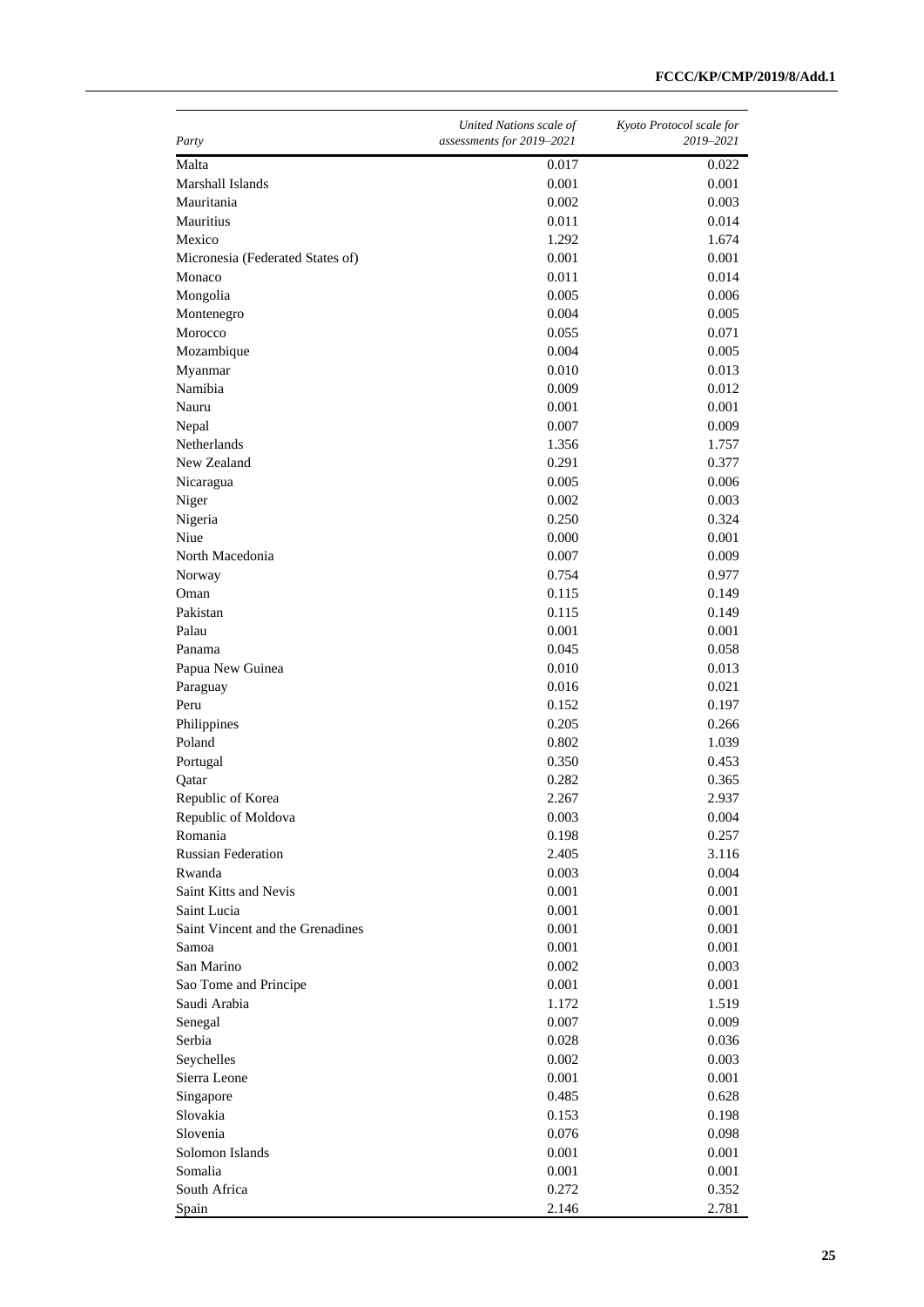#### **FCCC/KP/CMP/2019/8/Add.1**

| Party                               | United Nations scale of<br>assessments for 2019-2021 | Kyoto Protocol scale for<br>2019-2021 |
|-------------------------------------|------------------------------------------------------|---------------------------------------|
| Sri Lanka                           | 0.044                                                | 0.057                                 |
| Sudan                               | 0.010                                                | 0.013                                 |
| Suriname                            | 0.005                                                | 0.006                                 |
| Sweden                              | 0.906                                                | 1.174                                 |
| Switzerland                         | 1.151                                                | 1.491                                 |
| Syrian Arab Republic                | 0.011                                                | 0.014                                 |
| Tajikistan                          | 0.004                                                | 0.005                                 |
| Thailand                            | 0.307                                                | 0.398                                 |
| Timor-Leste                         | 0.002                                                | 0.003                                 |
| Togo                                | 0.002                                                | 0.003                                 |
| Tonga                               | 0.001                                                | 0.001                                 |
| Trinidad and Tobago                 | 0.040                                                | 0.052                                 |
| Tunisia                             | 0.025                                                | 0.032                                 |
| Turkey                              | 1.371                                                | 1.776                                 |
| Turkmenistan                        | 0.033                                                | 0.043                                 |
| Tuvalu                              | 0.001                                                | 0.001                                 |
| Uganda                              | 0.008                                                | 0.010                                 |
| Ukraine                             | 0.057                                                | 0.074                                 |
| <b>United Arab Emirates</b>         | 0.616                                                | 0.798                                 |
| United Kingdom of Great Britain and |                                                      |                                       |
| Northern Ireland                    | 4.567                                                | 5.917                                 |
| United Republic of Tanzania         | 0.010                                                | 0.013                                 |
| Uruguay                             | 0.087                                                | 0.113                                 |
| Uzbekistan                          | 0.032                                                | 0.041                                 |
| Vanuatu                             | 0.001                                                | 0.001                                 |
| Venezuela (Bolivarian Republic of)  | 0.728                                                | 0.943                                 |
| Viet Nam                            | 0.077                                                | 0.100                                 |
| Yemen                               | 0.010                                                | 0.013                                 |
| Zambia                              | 0.009                                                | 0.012                                 |
| Zimbabwe                            | 0.005                                                | 0.006                                 |
| <b>Total</b>                        | 100.000                                              | 100.000                               |

*7 th plenary meeting 12 December 2019*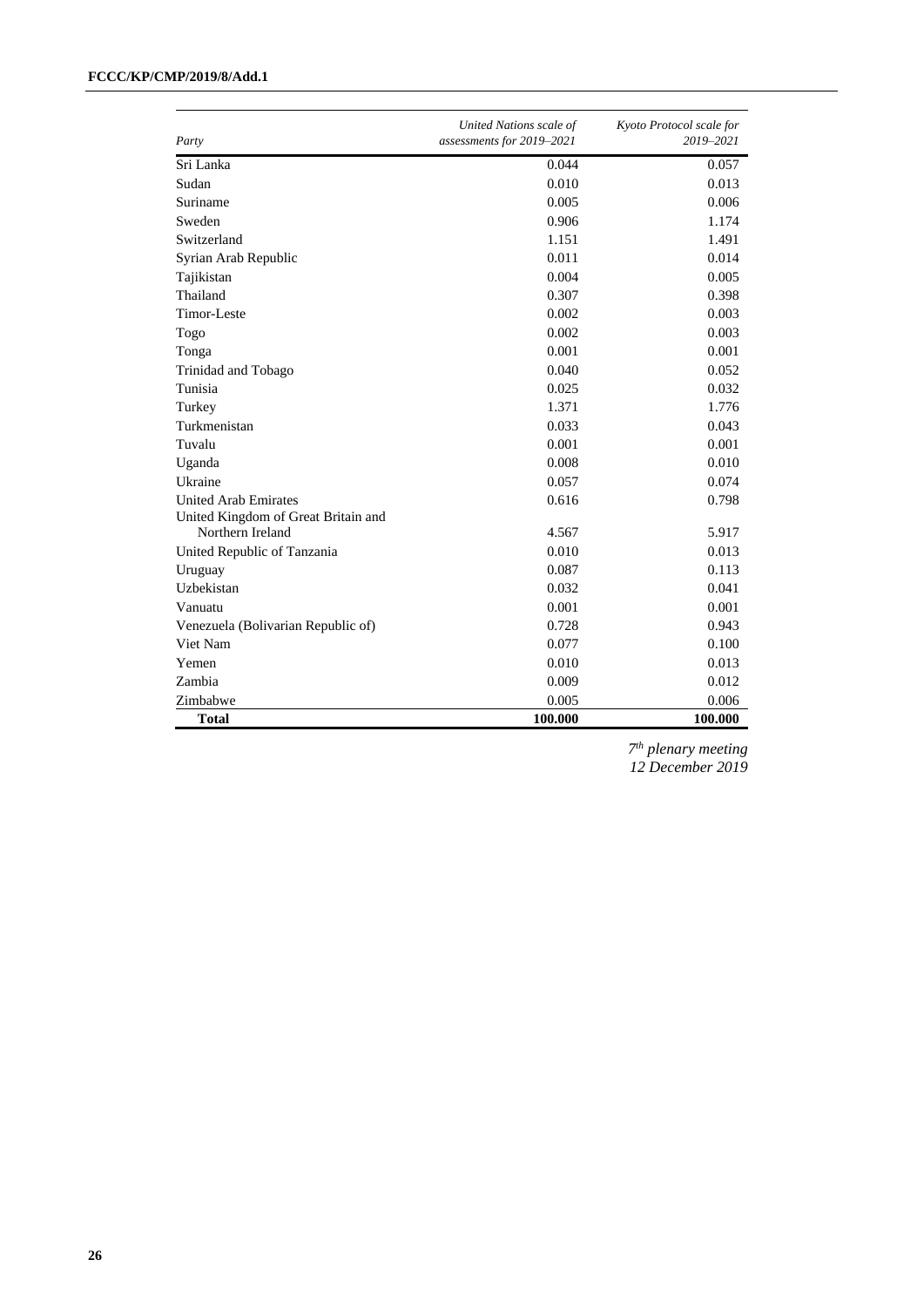### <span id="page-26-0"></span>**Decision 7/CMP.15**

#### **Administrative, financial and institutional matters**

*The Conference of the Parties serving as the meeting of the Parties to the Kyoto Protocol*,

*Recalling* Article 13, paragraph 5, of the Kyoto Protocol,

*Also recalling* decision 18/CP.24, section III, on other budgetary matters,

*Further recalling* the financial procedures for the Conference of the Parties, which also apply to the Kyoto Protocol,<sup>1</sup>

*Taking note* of decision 18/CP.25,

*Having considered* the information contained in the documents prepared by the secretariat on administrative, financial and institutional matters,<sup>2</sup>

*Noting* that notifications to Parties of their contributions for 2020 were sent to them by 30 September 2019,

*Welcoming* ongoing efforts to improve the efficiency and transparency of the UNFCCC budget process,

#### **I. Budget performance for the biennium 2018–2019**

Takes note of the information contained in the report on budget performance for the biennium 2018–2019 as at 30 June 2019<sup>3</sup> and the note on the status of contributions to the trust funds administered by the secretariat as at 15 November 2019;<sup>4</sup>

2. *Expresses its appreciation* to Parties that made contributions to the core budget, in particular to Parties that made contributions in a timely manner;

3. *Expresses concern* regarding the high level of outstanding contributions to the core budget for the current and previous bienniums, which has resulted in difficulties with cash flow and the effective implementation of activities;

4. *Strongly urges* Parties that have not made contributions in full to the core budget for the current and/or previous bienniums to do so without further delay;

5. *Calls upon* Parties to make their contributions to the core budget for 2020 in a timely manner, noting that letters requesting payment have already been sent by the secretariat to all Parties and bearing in mind that contributions are due on 1 January of each year in accordance with the financial procedures for the Conference of the Parties;

6. *Expresses its appreciation* for the contributions to the Trust Fund for Participation in the UNFCCC Process and to the Trust Fund for Supplementary Activities received from Parties, including those contributions that allow for greater flexibility in allocation;

7. *Urges* Parties to further contribute to the Trust Fund for Participation in the UNFCCC Process, in order to ensure the widest possible participation in the negotiations in 2020–2021, and to the Trust Fund for Supplementary Activities;

8. *Reiterates its appreciation* to the Government of Germany for its annual voluntary contribution to the core budget of EUR 766,938 and its special contribution of EUR 1,789,522 as Host Government of the secretariat;

 $\overline{\phantom{a}}$ 

<sup>&</sup>lt;sup>1</sup> Decision 15/CP.1, annex I.

<sup>2</sup> FCCC/SBI/2019/14 and Add.1–2, FCCC/SBI/2019/INF.9 and Add.1, FCCC/SBI/2019/INF.12 and FCCC/SBI/2019/INF.16.

<sup>3</sup> FCCC/SBI/2019/14 and Add.1–2.

<sup>4</sup> FCCC/SBI/2019/INF.16.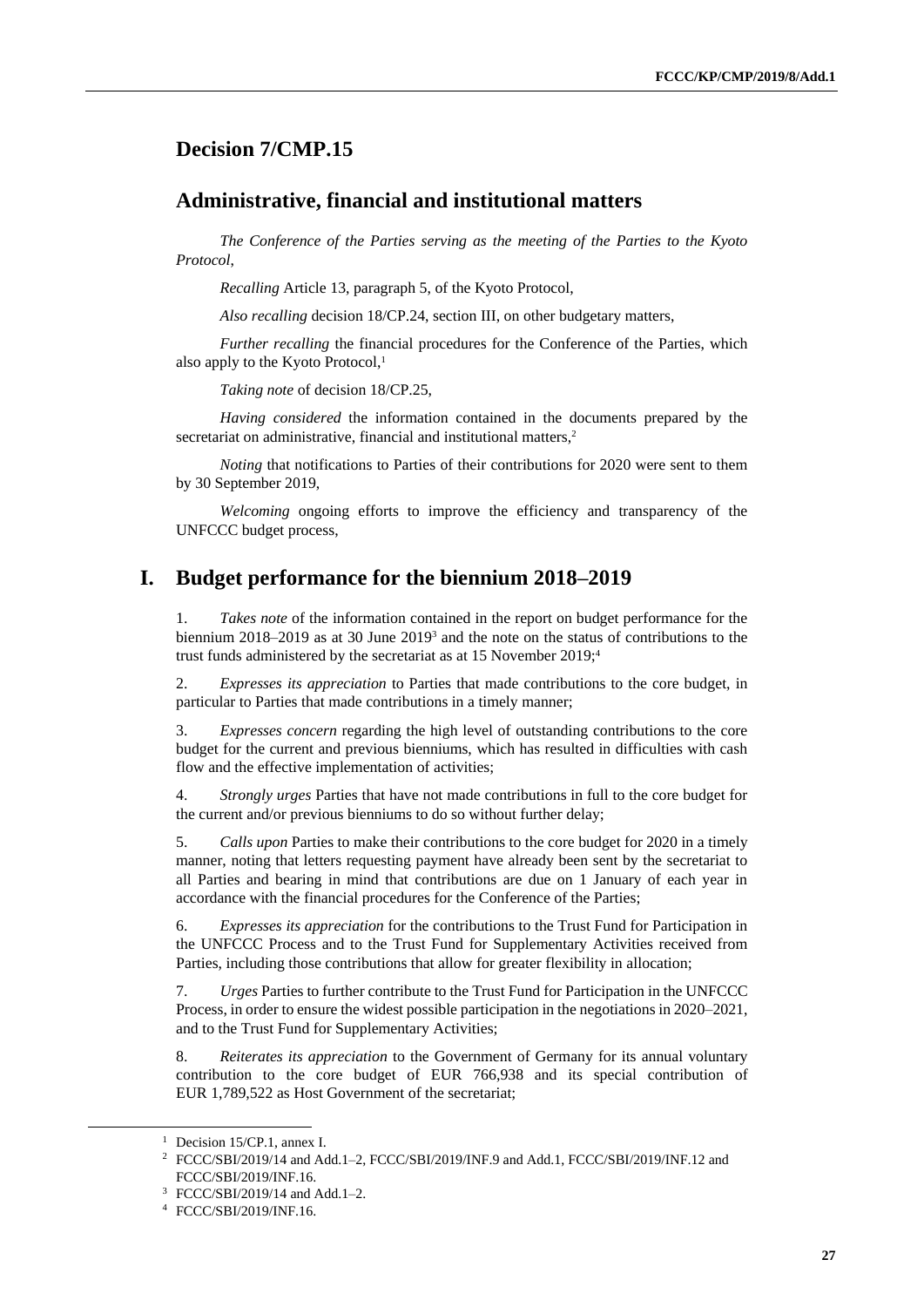9. *Requests* the Executive Secretary to take further measures to recover outstanding contributions and *encourages* Parties to pay those outstanding contributions as soon as possible;

# **II. Audit report and financial statements for 2018**

10. *Takes note* of the information contained in the audit report of the United Nations Board of Auditors<sup>5</sup> and the financial statements for 2018, which include recommendations, and the comments of the secretariat thereon;

11. *Expresses its appreciation* to the United Nations for arranging the audit of the accounts of the Convention;

12. *Also expresses its appreciation* to the auditors for the valuable observations and recommendations and the presentation made thereon to Parties;

13. *Urges* the Executive Secretary to implement the recommendations of the auditors, as appropriate, including those outstanding from the 2017 audit report, and to update Parties on progress in the next audit report;

14. *Requests* the Executive Secretary in her update to Parties on progress towards implementing the recommendation of the auditors to provide expected timelines for the completion of audit recommendations that are under implementation;

# **III. Other budgetary matters**

15. *Encourages* the secretariat to enhance its implementation of decision 18/CP.24 in order to continue to improve the transparency and efficiency of the UNFCCC budget with a view to reducing redundancies and increasing cost-efficiency;

16. *Also encourages* Parties to take into account the budgetary implications of decisions and conclusions in advance of decision-making;

17. *Welcomes* the notes by the Executive Secretary on the budgetary implications of UNFCCC mandates: standard costs, prepared for consideration at the fiftieth and fifty-first sessions of the Subsidiary Body for Implementation;6

18. *Requests* the secretariat to implement the recommendations contained in document FCCC/SBI/2019/INF.4;

19. *Also requests* the secretariat to report on its efforts to further improve the efficiency and transparency of the UNFCCC budget process and documentation for consideration at the first session of the Subsidiary Body for Implementation each year, including on its implementation of this decision, and on the provisions on other budgetary matters contained in decision 18/CP.24.

> *7 th plenary meeting 12 December 2019*

 $\overline{\phantom{a}}$ 

<sup>5</sup> FCCC/SBI/2019/INF.9 and Add.1.

<sup>6</sup> FCCC/SBI/2019/INF.4 and FCCC/SBI/2019/INF.12.